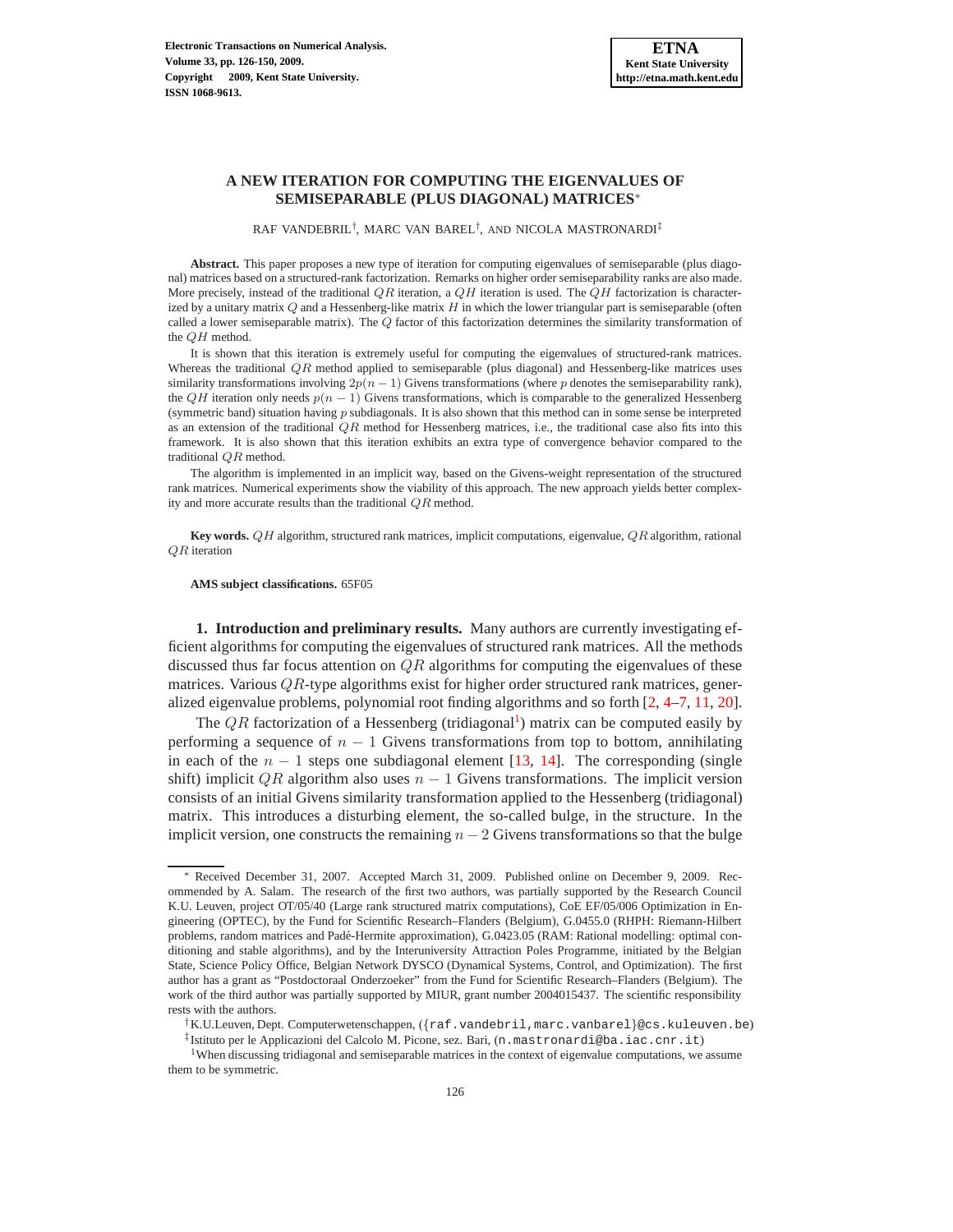is removed and we obtain again a Hessenberg (tridiagonal) matrix [\[33\]](#page-24-4). Implicitly, one has now performed a step of the shifted QR method.

The  $QR$  factorization of a semiseparable (Hessenberg-like) matrix plus a diagonal<sup>[2](#page-1-0)</sup> consists of  $2n - 2$  Givens transformations [\[17\]](#page-24-5). A first sequence of Givens transformations from bottom to top transforms the semiseparable (Hessenberg-like) plus diagonal matrix into a Hessenberg matrix, whereas the second sequence of transformations from top to bottom brings the Hessenberg matrix to upper triangular form. The implicit  $QR$  algorithm connected to this type of  $QR$  factorization also can be decomposed into two steps. A first step corresponds to a similarity transformation involving  $n - 1$  Givens transformations; see [\[11,](#page-24-0) [20](#page-24-1)]. In the second step, a disturbance is introduced and  $n - 2$  Givens transformations are needed to restore the structure. Unfortunately, this implicit  $QR$  algorithm uses twice as many Givens transformations as the corresponding algorithm for the Hessenberg (tridiagonal) case.

This paper introduces a new type of algorithm for computing the eigenvalues of structured rank matrices. The new algorithm is based on a so-called  $QH$  factorization. This is a factorization of a matrix  $A = \check{Q}\check{Z}$ , in which  $\check{Q}$  is unitary and  $\check{Z}$  is a Hessenberg-like matrix (in which the lower triangular part of the matrix has semiseparable form). This unitary matrix  $\check{Q}$  is used to define the new iterate  $A_{QH} = \check{Q}^H A \check{Q}$ . It is shown that this iteration can be performed in an efficient manner for structured rank matrices. More precisely, the QH factorization of a Hessenberg-like minus shift matrix  $Z - \mu I$  also consists of  $n - 1$  Givens transformations. The  $QH$  algorithm also can be implemented in an implicit way, such that  $n-1$  Givens transformations instead of the traditional  $2n-2$  are needed. Besides the fact that the method is cheaper in terms of numerical computations for structured rank matrices, we also show that this new iteration inherits a new type of convergence behavior, which can be advantageous in many cases.

The paper is organized as follows. This section continues by briefly introducing the classes of semiseparable, Hessenberg-like (plus diagonal) matrices as well as the Givens-weight representation. In Section [2,](#page-3-0) various methods for computing the  $QR$  factorization of structured rank matrices are introduced. Based on these different types of  $QR$  factorizations, one can deduce different types of  $QR$  algorithms. The different ways of computing these  $QR$ algorithms are discussed in Section [2.4.](#page-6-0) Section [3](#page-9-0) discusses the  $QH$  factorization, which is the basis for the new  $QH$  method. A rigorous treatment of the convergence and preservation of structure is presented in Section [4.](#page-11-0) An implicit version of the method for Hessenberg-like plus diagonal matrices is presented in Section [5.](#page-16-0) Before providing numerical experiments in Section [7,](#page-21-0) we briefly show that the  $QR$  method for Hessenberg matrices can be considered as a special case of the QH method. This is done in Section [6.](#page-20-0)

**1.1. Definitions.** The class of semiseparable and Hessenberg-like matrices considered in this paper is defined as follows.

DEFINITION 1.1. A square matrix S is called a  $\{p,q\}$ -semiseparable matrix if the fol*lowing relations are satisfied:*

 $rank S(1 : i + q - 1, i : n) \leq q$  *and*  $rank S(i : n, 1 : i + p - 1) \leq p$ ,

*for all feasible* i*. A matrix is called* {p}*-semiseparable if it is* {p, p}*-semiseparable, and semiseparable if it is* {1, 1}*-semiseparable.*

DEFINITION 1.2. *A square matrix* Z *is called a* {p}*-Hessenberg-like (or lower semiseparable) matrix if the following relations are satisfied:*

$$
rank Z(i:n, 1:i+p-1) \le p,
$$

<span id="page-1-0"></span><sup>&</sup>lt;sup>2</sup>The diagonal is necessary for introducing the shift matrix  $-\mu I$  in the shifted QR algorithm. In the Hessenberg (tridiagonal) case this does not influence the structure, whereas in the structured rank case it does.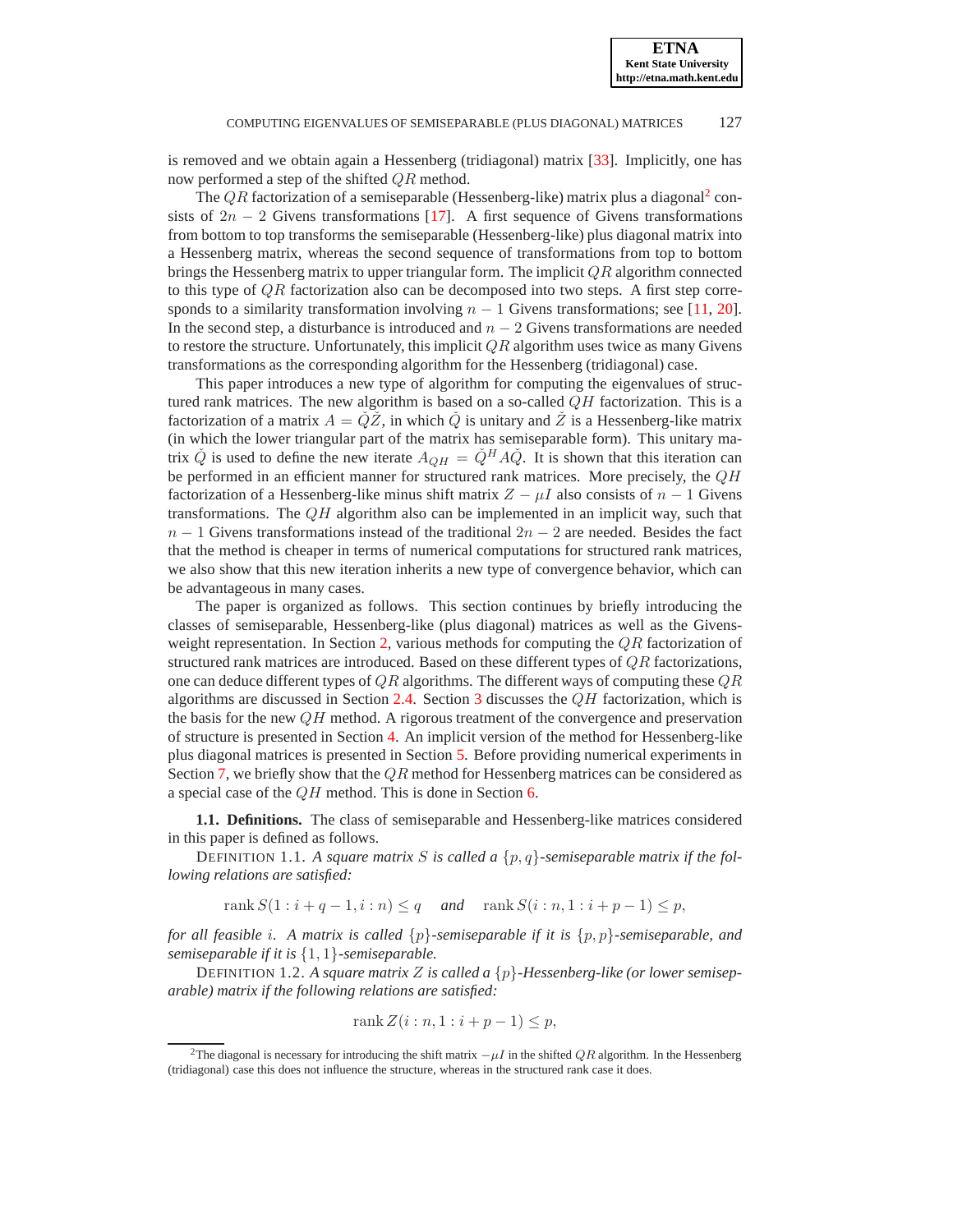# *for all feasible* i*.*

Sometimes  $\{p\}$ -generalized Hessenberg matrices arise. These matrices are extensions of the standard Hessenberg matrices, and have  $\{p\}$  subdiagonals different from zero.

For simplicity, we focus on Hessenberg-like (plus diagonal) matrices in this paper. There is no loss of generality, because only the structure of the lower triangular part of the involved matrices is important in the theoretical analysis. Hence, for most derivations, we do not need to know the structure of the upper triangular part. This is very important for actual implementations in order to obtain the lowest possible computational complexity. The QR algorithm computes QR factorizations of the matrices  $Z - \mu I$  for the shifted Hessenberglike matrix, or  $Z + D - \mu I$  for the shifted Hessenberg-like plus diagonal matrix. Since both shifted matrices are essentially Hessenberg-like plus diagonal matrices, we discuss in the next section the QR factorization of a Hessenberg-like plus diagonal matrix.

**1.2. Representation.** The matrices defined above are dense in the sense that they contain mostly nonzero elements. But these matrices can be represented by using only a limited number of parameters. They admit, for example, a sparse representation based on Givens transformations. This representation is the so-called Givens-weight representation for the general structured rank case (see [\[8\]](#page-23-3)), or the Givens-vector representation for the class of {1}-semiseparable matrices[3](#page-2-0) . More precisely, the Givens-weight representation for the lower triangular part of a  $\{p\}$ -Hessenberg-like matrix Z consists of p sequences of Givens transformations. In fact, it is a sort of  $QR$  factorization of the matrix:

<span id="page-2-1"></span>
$$
Q_1^H Q_2^H \dots Q_p^H Z = R \text{ and } Z = Q_1 Q_2 \dots Q_p R = QR,
$$
 (1.1)

where every unitary matrix  $Q_i^H$  consists of  $(n-1) - (p-i)$  Givens transformations, peeling off a rank-1 part from the Hessenberg-like matrix Z. Each of the matrices  $Q_i$  contains a descending sequence of Givens transformations. This means that for a particular  $Q_i$ , the first Givens transformation acts on rows  $p - i + 1$  and  $p - i + 2$ , the second on rows  $p - i + 2$  and  $p - i + 3$ , and so forth. They start changing the top rows of the matrix and go downwards; hence, the name descending. Similarly, we call the sequence corresponding to  $Q_i^H$  ascending.

In an actual implementation, one does not really store the matrix  $R$ , but a condensed form (called the weights). The effective representation consists of  $p$  sequences of Givens transformations plus the weights.

One can also construct such a representation for the upper triangular part, if it has rank structure. In the case of a  $\{p, q\}$ -semiseparable matrix, one has p sequences of Givens transformations for storing the lower triangular part and  $q$  sequences for storing the upper triangular part plus all weights. The use of the weights is only necessary for implementation details. For theoretical purposes, we work with the  $QR$ -like formulation from [\(1.1\)](#page-2-1). More information can be found in [\[8](#page-23-3), [21\]](#page-24-6).

The above representation is often referred to as the top-bottom representation, as it starts on the top row of the matrix R (right equation in  $(1.1)$ ) and gradually fills up the matrix from the top to the bottom. One can easily change this representation to another kind of factorization:  $Z = RQ$ , where the matrix Q consists again of p sequences of Givens transformations, now gradually filling up the low rank part of the matrix from right to left. This is called a right-left representation. One can easily convert from the top-bottom form to the right-left form in  $O(pn)$  flops<sup>[4](#page-2-2)</sup>.

<sup>3</sup>There are many more representations, such as the quasiseparable, generator representation and so forth.

<span id="page-2-2"></span><span id="page-2-0"></span><sup>&</sup>lt;sup>4</sup>Every operation of the form  $+$ ,  $-$ ,  $/$ ,  $*$  is considered as a flop.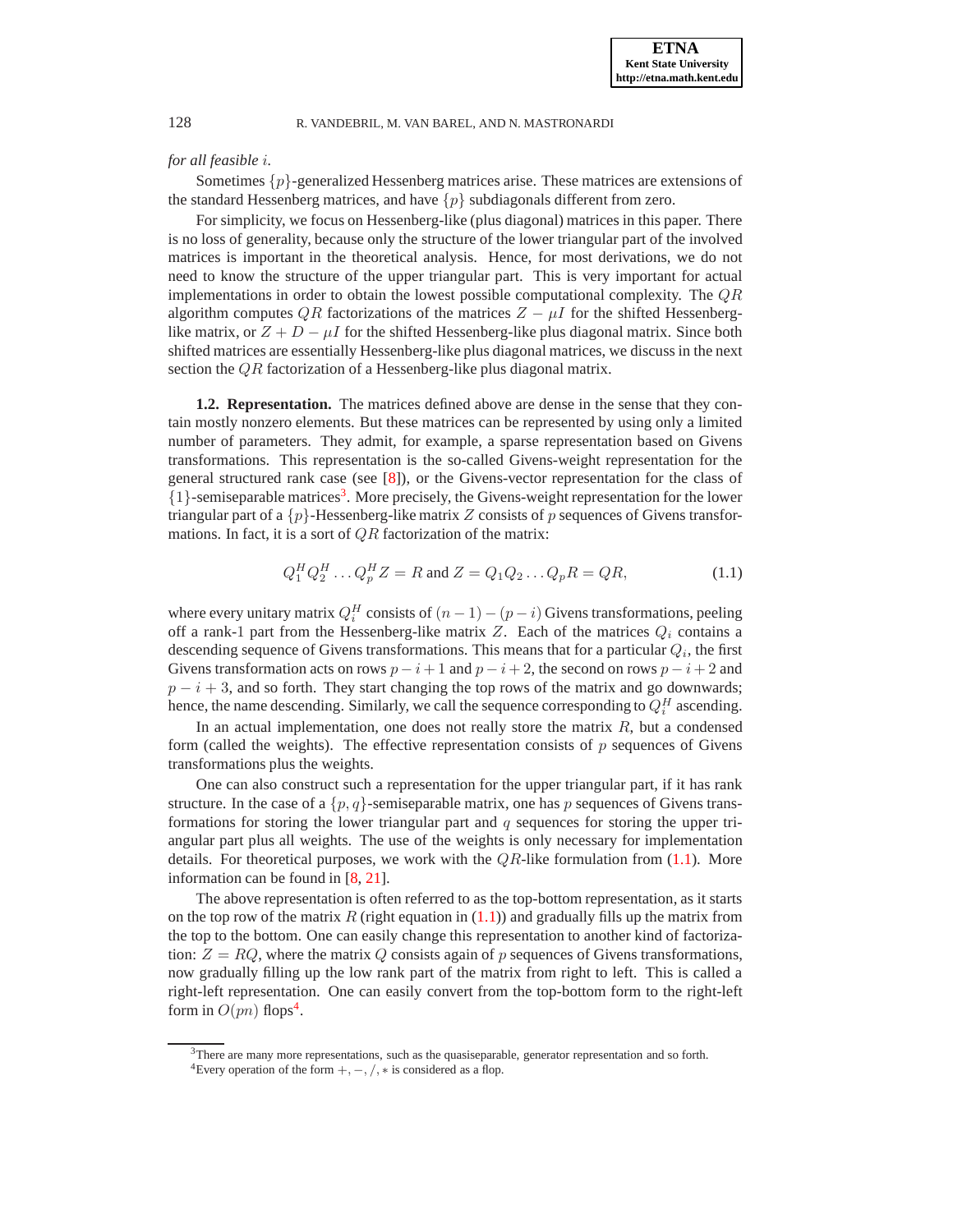**ETNA Kent State University http://etna.math.kent.edu**

COMPUTING EIGENVALUES OF SEMISEPARABLE (PLUS DIAGONAL) MATRICES 129

<span id="page-3-0"></span>**2. The** QR **factorization and its variants.** The idea for the new iteration finds its origin in the different variants for computing the  $QR$  factorization of structured rank matrices. These variants result, of course, in different  $QR$  algorithms. Let us briefly discuss the different forms for computing the  $\overline{QR}$  factorization of structured rank matrices. For simplicity we assume we are working with a Hessenberg-like plus diagonal matrix; semiseparable plus diagonal matrices and higher order semiseparable plus diagonal matrices can be treated in the same way.

<span id="page-3-3"></span>**2.1. The traditional factorization:** ∧ **pattern.** For this type of QR factorization, an ascending sequence of Givens transformations is applied to the Hessenberg-like plus diagonal matrix  $Z + D$ , followed by a descending sequence of Givens transformations. More information on this type of  $QR$  factorization can be found in [\[9,](#page-23-4) [10,](#page-23-5) [17](#page-24-5), [22](#page-24-7)]. The first ascending sequence of Givens transformations acting on  $Z + D$ , denoted by  $\hat{Q}_1^H$  consists of  $n - 1$ Givens transformations in which each Givens transformation acts on two successive rows of the matrix  $Z$ , exploiting thereby the rank structure in the lower triangular part to annihilate all elements below the diagonal (these unitary transformations coincide with the ones from the top to bottom representation). We obtain

$$
\hat{Q}_1^H Z = R \quad \text{and} \quad \hat{Q}_1^H (Z + D) = H,
$$

in which H is a Hessenberg matrix. This is followed by a second sequence of  $n - 1$  Givens transformations from top to bottom to annihilate the subdiagonal elements of the matrix  $H$ . This gives

<span id="page-3-1"></span>
$$
\hat{Q}_2^H H = \hat{Q}_2^H \hat{Q}_1^H (Z + D) = \hat{Q}^H (Z + D) = \hat{R},\tag{2.1}
$$

in which  $\hat{R}$  is the resulting upper triangular matrix. This is the standard QR factorization, which is discussed in detail in the paper [\[17](#page-24-5)].

We often work with a graphical interpretation related to Givens transformations and the matrix they are acting on. The matrix product  $\hat{Q}^{H}(Z + D)$  is graphically represented as follows.

<span id="page-3-2"></span>\n 0\n 
$$
\uparrow
$$
  $\uparrow$   $\uparrow$   $\uparrow$   $\uparrow$   $\uparrow$   $\uparrow$   $\uparrow$   $\uparrow$   $\uparrow$   $\uparrow$   $\uparrow$   $\uparrow$   $\uparrow$   $\uparrow$   $\uparrow$   $\uparrow$   $\uparrow$   $\uparrow$   $\uparrow$   $\uparrow$   $\uparrow$   $\uparrow$   $\uparrow$   $\uparrow$   $\uparrow$   $\uparrow$   $\uparrow$   $\uparrow$   $\uparrow$   $\uparrow$   $\uparrow$   $\uparrow$   $\uparrow$   $\uparrow$   $\uparrow$   $\uparrow$   $\uparrow$   $\uparrow$   $\uparrow$   $\uparrow$   $\uparrow$   $\uparrow$   $\uparrow$   $\uparrow$   $\uparrow$   $\uparrow$   $\uparrow$   $\uparrow$   $\uparrow$   $\uparrow$   $\uparrow$   $\uparrow$   $\uparrow$   $\uparrow$   $\uparrow$   $\uparrow$   $\uparrow$   $\uparrow$   $\uparrow$   $\uparrow$   $\uparrow$   $\uparrow$   $\uparrow$   $\uparrow$   $\uparrow$   $\uparrow$   $\uparrow$   $\uparrow$   $\uparrow$   $\uparrow$   $\uparrow$   $\uparrow$   $\uparrow$   $\uparrow$   $\uparrow$   $\uparrow$   $\uparrow$   $\uparrow$   $\uparrow$   $\uparrow$   $\uparrow$   $\uparrow$   $\uparrow$   $\uparrow$   $\uparrow$   $\uparrow$   $\uparrow$   $\uparrow$   $\uparrow$   $\uparrow$   $\uparrow$   $\uparrow$   $\uparrow$   $\uparrow$ 

The right part consisting of  $\times$  and  $\boxtimes$  elements represents the matrix  $Z + D$ . The elements  $\boxtimes$ denote the part of the matrix satisfying the rank structure. The elements  $\times$  denote arbitrary elements. In this figure, the elements on the diagonal cannot be included in the rank structure because they are perturbed by the diagonal D. The left part, consisting of the brackets with arrows, denotes the Givens transformations.

The numbered circles on the vertical axis depict the rows of the matrix, to indicate on which rows the Givens transformations act. The bottom numbers represent in some sense a time line to indicate in which order the Givens transformations are performed. The brackets in the table represent graphically a Givens transformation acting on the rows in which the arrows of the brackets are lying. The Givens transformations from columns 1 up to 4 represent the Givens transformations in the matrix  $\hat{Q}_1^H$ . The ones in the columns 5 up to 8 denote these of the matrix  $\hat{Q}_2^H$ ; see [\(2.1\)](#page-3-1).

Let us explain this schemes in more detail. First, a Givens transformation is performed, the one in position 1 in Scheme [2.2,](#page-3-2) that acts on row 5 and row 4 to annihilate the first three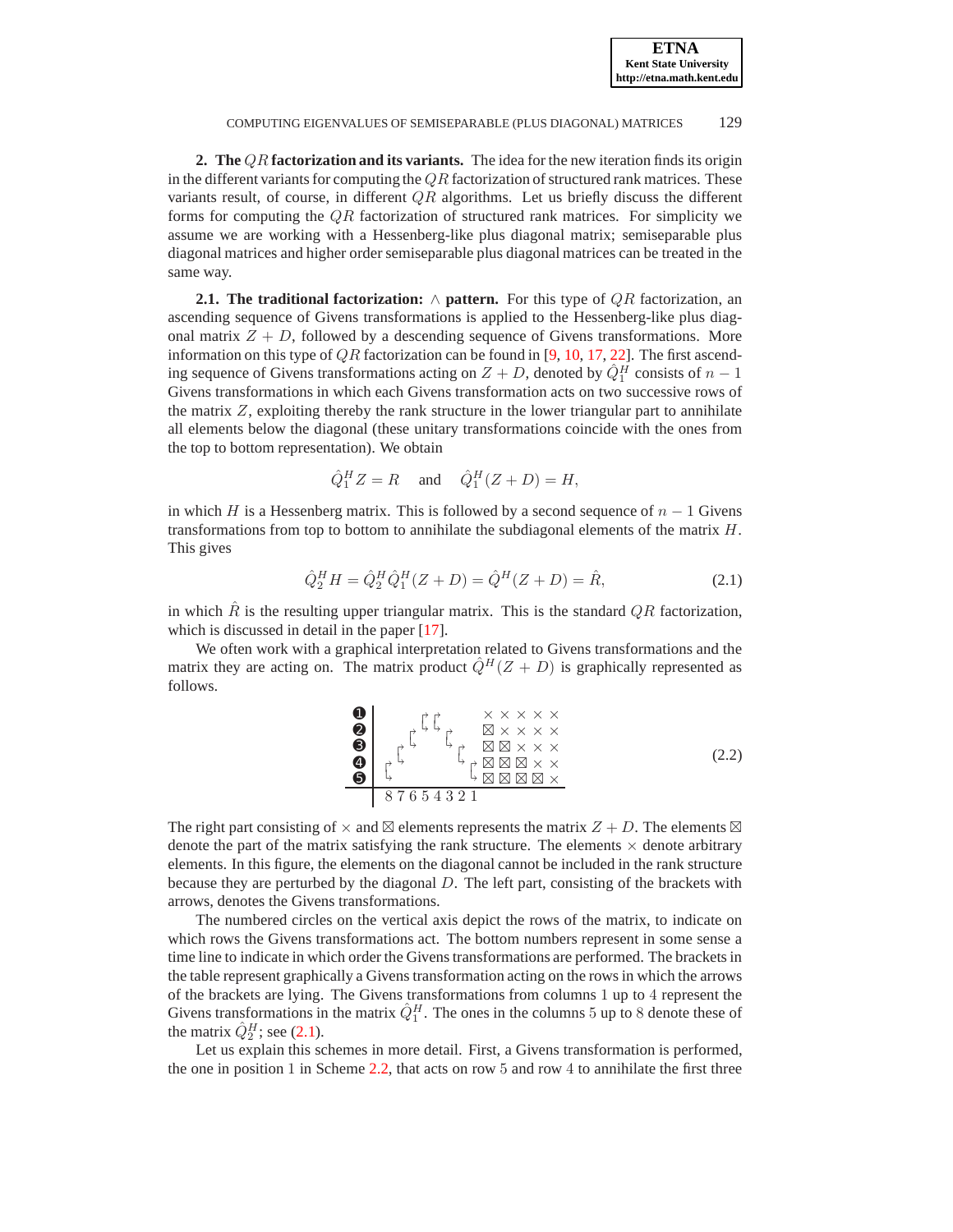elements of row 5. Second, a Givens transformation is performed that acts on row 3 and row 4 to annihilate the first two elements of row 4, and this process continues. Applying the Givens transformations in positions 1 through 4 to the matrix on the right results in the following graphical representation. This represents exactly the same matrix as in the previous scheme, but equals now  $\hat{Q}_2^H H$ .

<span id="page-4-0"></span>\n
$$
\begin{array}{c}\n 0 \\
0 \\
0 \\
1\n \end{array}\n \quad\n \begin{array}{c}\n \uparrow \times \times \times \times \times \\
\downarrow \times \times \times \times \times \\
\times \times \times \times \times \\
\hline\n \times \times \times\n \end{array}
$$
\n  
\n $\begin{array}{c}\n 0 \\
1\n \end{array}\n \quad \begin{array}{c}\n \downarrow \times \times \times \times \\
\times \times \times \times \\
\hline\n \times \times \times\n \end{array}$ \n  
\n $\begin{array}{c}\n 0.3\n \end{array}$ \n

Applying the remaining four Givens transformations in Scheme [2.3](#page-4-0) to the Hessenberg matrix on the right removes the remaining subdiagonal elements. Hence, we obtain the upper triangular matrix  $R<sub>i</sub>$ . Therefore, Scheme [2.2](#page-3-2) gives a graphical way to represent the  $QR$ factorization of a Hessenberg-like plus diagonal matrix.

<span id="page-4-3"></span>NOTE 2.1. *Consider a* {p}*-Hessenberg-like plus diagonal matrix. First, one removes the low rank part by applying* p *ascending sequences of Givens transformations. This gives us*

$$
\hat{Q}_p^H \dots \hat{Q}_1^H (Z + D) = R + H,
$$

*in which* H *is a generalized Hessenberg matrix, having* p *nonzero subdiagonals. To complete the* QR *factorization, another* p *top-to-bottom sequences of Givens rotations are needed, each of which removes one subdiagonal from* H*.*

*Globally, we have* p *ascending sequences of Givens transformations for removing the rank* p *structure, followed by* p *descending sequences of Givens transformations removing the* p *subdiagonals. This leads again to a so-called* ∧ *pattern, this one having thicker legs.*

Due to some specific properties of Givens transformations we can obtain other patterns, as we describe in the next two subsections.

<span id="page-4-2"></span>**2.2. Some properties of Givens transformations.** Briefly, two important properties of Givens transformations are mentioned here. We also show their graphical interpretation.

LEMMA 2.2. *Suppose two Givens transformations<sup>[5](#page-4-1)</sup>*  $G_1$  *and*  $G_2$  *are given:* 

$$
G_1 = \left[ \begin{array}{cc} c_1 & -\bar{s}_1 \\ s_1 & \bar{c}_1 \end{array} \right] \text{ and } G_2 = \left[ \begin{array}{cc} c_2 & -\bar{s}_2 \\ s_2 & \bar{c}_2 \end{array} \right].
$$

*Then we have that*  $G_1G_2 = G_3$  *is again a Givens transformation. We call this the fusion of Givens transformations in the remainder of the text.*

The proof is trivial. In our graphical schemes, we depict this as follows.



The following lemma is very powerful and allows us to interchange the order of Givens transformations and to obtain different patterns. Quite often Givens transformations of higher

<span id="page-4-1"></span><sup>5</sup>The considered transformations are in fact rotations. More information on Givens rotations can be found in [\[3](#page-23-6)].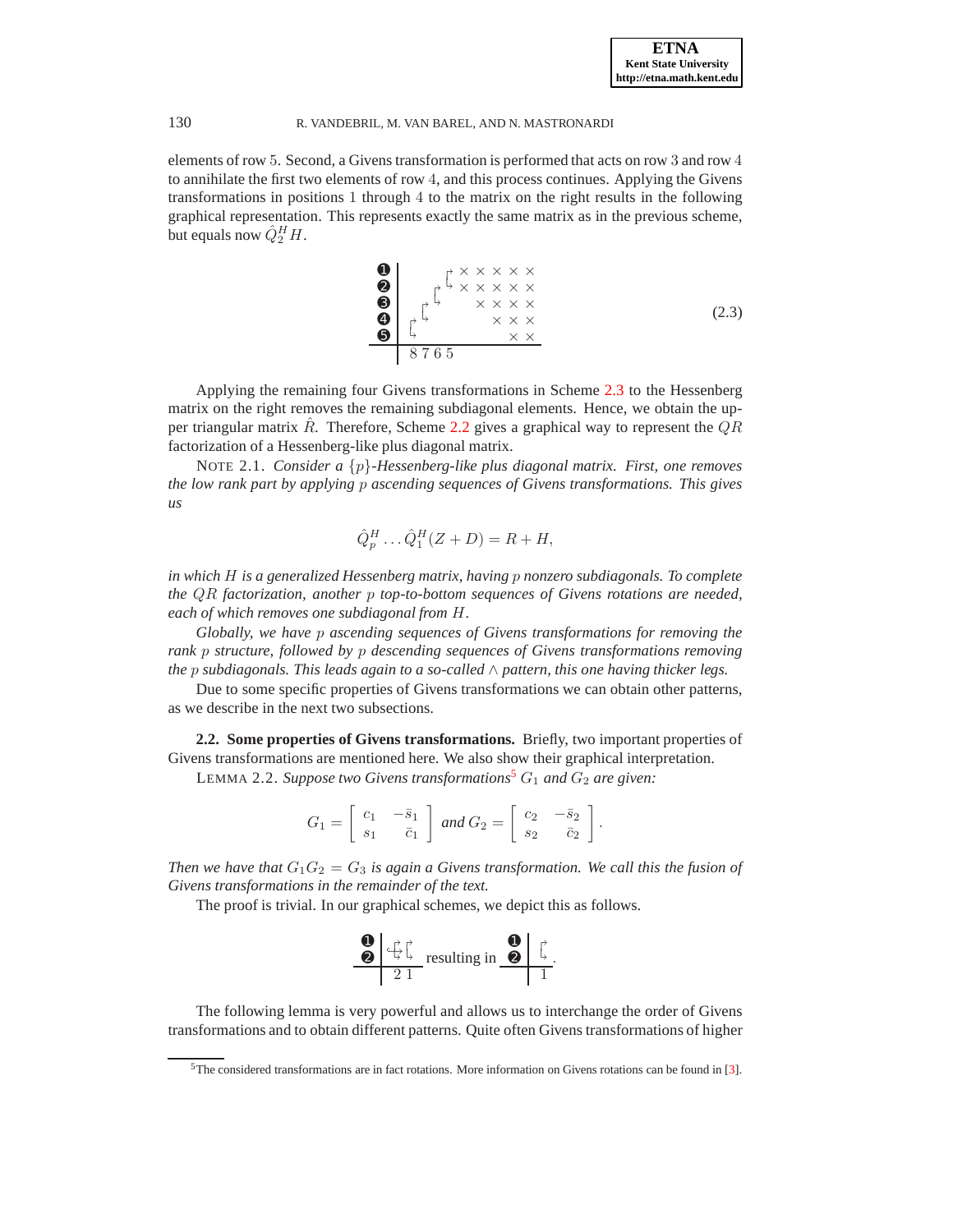dimensions, say n, are considered. This means that the corresponding  $2 \times 2$  Givens transformation is embedded in the identity matrix of dimension  $n$ , still changing only two consecutive rows when applied to the left.

LEMMA 2.3 (Shift through lemma). *Suppose three*  $3 \times 3$  *Givens transformations*  $\check{G}_1$ ,  $\check{G}_2$ and  $\check{G}_3$  are given, such that the Givens transformations  $\check{G}_1$  and  $\check{G}_3$  act on the first two rows of a matrix, and  $\check{G}_2$  acts on the second and third row (when applied on the left to a matrix). Then there exist Givens transformations  $\hat{G}_{1}, \hat{G}_{2}$ , and  $\hat{G}_{3}$  such that

$$
\check{G}_1 \check{G}_2 \check{G}_3 = \hat{G}_1 \hat{G}_2 \hat{G}_3,
$$

where  $\hat{G}_1$  and  $\hat{G}_3$  work on the second and third row and  $\hat{G}_2$  works on the first two rows.

This result is well-known. The proof can be found in [\[22](#page-24-7)] and is simply based on the fact that one can factorize a  $3 \times 3$  unitary matrix in different ways. Graphically we depict this rearrangement as follows.



Of course, there is a similar transformation that transforms the right figure to the left figure, which we would depict by a  $\circ$  in the right figure.

<span id="page-5-1"></span>**2.3. The** ∨ **pattern.** We now show how one can change the order of the Givens transformations in Scheme [2.2.](#page-3-2) We ultimately obtain a different graphical scheme that represents exactly the same factorization, but in which the Givens transformations are performed in a different order.

After applying Lemma [2.2](#page-4-2) to the Givens transformations in position 4 and 5 in Scheme [2.2,](#page-3-2) we can apply the shift through lemma several times (three times in this case), and thereby change the order of the transformations so that we obtain the following factorization.

<span id="page-5-0"></span>➊ × × × × × ➋ <sup>⊠</sup> × × × × ➌ ⊠ ⊠ × × × ➍ ⊠ ⊠ ⊠ × × ➎ ⊠ ⊠ ⊠ ⊠ <sup>×</sup> 7 6 5 4 3 2 1 (2.4)

This gives us the  $\vee$  pattern for computing the QR factorization of a matrix. The order of the Givens transformations has changed, but we compute the same  $QR$  factorization (more information can be found in [\[26\]](#page-24-8)):

$$
\check{Q}_2^H \check{Q}_1^H (Z + D) = \hat{R}.
$$

NOTE 2.4. *Some important remarks related to the* ∨ *and* ∧ *patterns must be made.*

• *We have the equality*

$$
\check{Q}_1 \check{Q}_2 = \hat{Q}_1 \hat{Q}_2;
$$

*since* Rˆ *was not affected, we obtain an identical* QR *factorization.*

• *But generically:*

$$
\begin{aligned}\n\check{Q}_2 &\neq \hat{Q}_2\\ \n\check{Q}_1 &\neq \hat{Q}_1,\n\end{aligned}
$$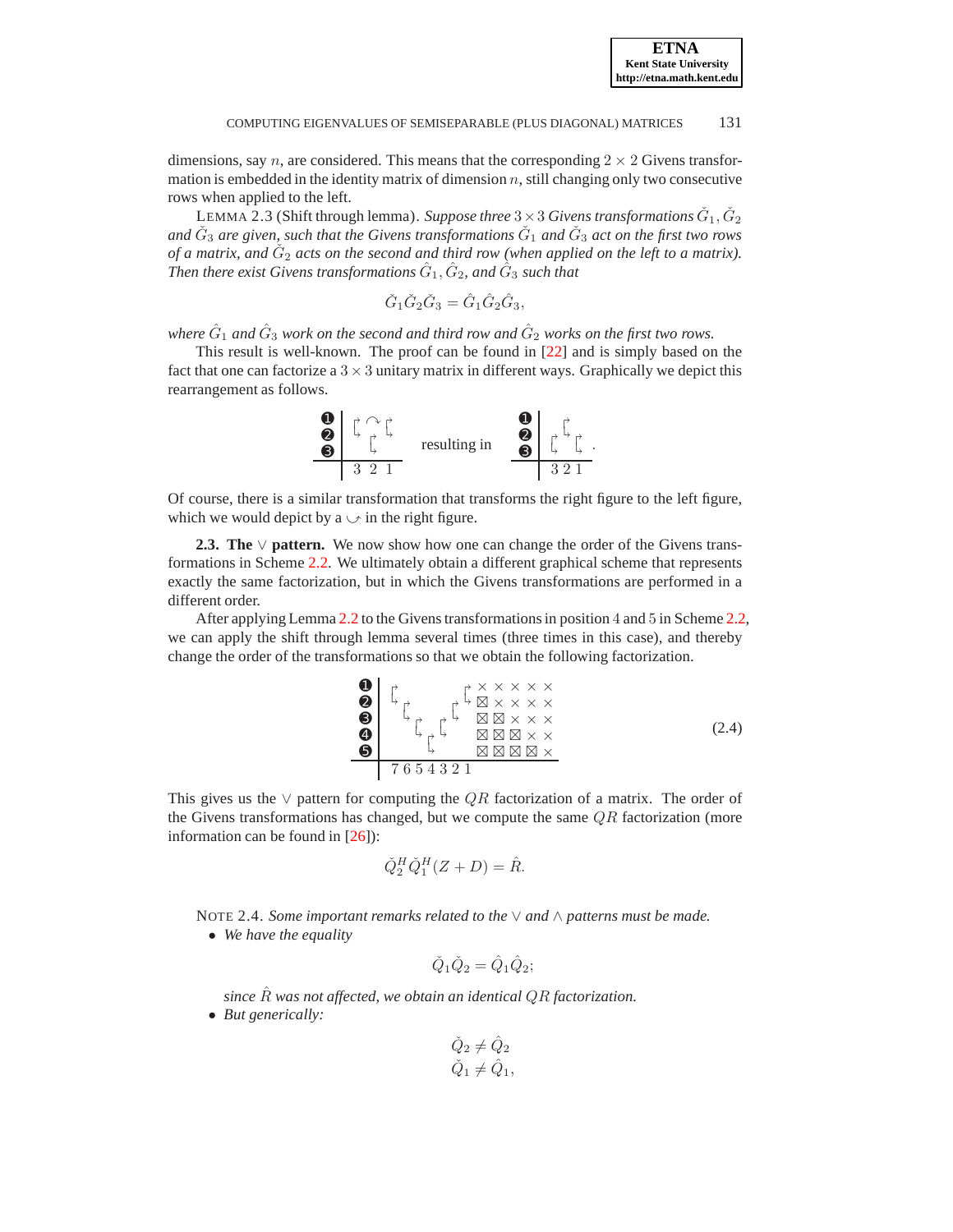*which means that the factorization of the unitary matrix in the* QR *factorization is different in the two patterns.*

This pattern can also be decomposed into two parts. First, a descending sequence of Givens transformations (position 1 up to 3) is applied, followed by an ascending sequence of Givens transformations (position 4 up to 7). To distinguish between the  $\vee$  and the  $\wedge$  pattern we put a ∨ on top of the unitary transformations in case of the ∨ pattern.

The first three Givens transformations are, in fact, rank expanding Givens transformations. They lift up the rank structure. Hence, after having applied these first Givens transformations, we obtain the following scheme.

<span id="page-6-1"></span><sup>➊</sup> <sup>⊠</sup> × × × × ➋ ⊠ ⊠ × × × ➌ ⊠ ⊠ ⊠ × × ➍ ⊠ ⊠ ⊠ ⊠ <sup>×</sup> ➎ ⊠ ⊠ ⊠ ⊠ ⊠ 7 6 5 4 (2.5)

The figure clearly illustrates that the strictly lower triangular rank structure has lifted up and that the diagonal may be included in the lower triangular rank structure.

The remaining four Givens transformations from bottom to top remove the rank-1 structure in the lower triangular part so that we obtain the upper triangular matrix  $\hat{R}$ .

Writing the above figure in mathematical formulas, we obtain

$$
\tilde{Q}_2^H \tilde{Q}_1^H (Z+D) = \tilde{Q}_2^H \tilde{Z},
$$
  
\n
$$
\tilde{Q}_1^H (Z+D) = \tilde{Z},
$$
  
\n
$$
(Z+D) = \tilde{Q}_1 \tilde{Z},
$$

where  $\check{Z}$  denotes a Hessenberg-like matrix. The final equation denotes a structured rank factorization of the matrix  $Z + D$ , since the matrix  $\check{Z}$  is of Hessenberg-like form and  $\check{Q}_1$  is a unitary transformation. This unitary-Hessenberg-like  $(QH)$  factorization forms the basis of the eigenvalue computations proposed in this paper.

DEFINITION 2.5. *A factorization of the form*

$$
A = \check{Q}\check{Z},
$$

with  $\check Q$  unitary and  $\check Z$  a Hessenberg-like matrix is called a unitary-Hessenberg-like factoriza*tion, or a QH factorization. In the case that the matrix Z is a*  $\{p\}$ -Hessenberg-like matrix, *we still call this a* QH *factorization, but we specify the rank of the matrix* Zˇ*.*

NOTE 2.6. *This factorization is a straightforward extension of the* QR *factorization, as the* QR *factorization is a QH factorization in which the matrix*  $\check{Z}$  *is of semiseparability rank* 0, *i.e., the strictly lower triangular part of*  $Z$  *is zero.* 

NOTE 2.7. *For a* {p}*-Hessenberg-like plus diagonal matrix* Z + D *we will use a higher order* QH *factorization in which* Zˇ*, the Hessenberg-like matrix, has a lower triangular part of*  $\{p\}$ *-Hessenberg-like form. More precisely, in this case, one needs*  $\mathcal{O}(p(n-1))$  *Givens transformations for obtaining the factorization. To prove this statement one has to combine Note [2.1](#page-4-3) and the results from this subsection.*

<span id="page-6-0"></span>**2.4. The** QR **algorithm and its variants.** As there are different manners of computing the  $QR$  factorization, the  $QR$  algorithms are slightly different. In fact, one obtains exactly the same result, but the way of computing the matrices after one step of the  $QR$  method can differ. In this section, we will briefly discuss the  $QR$  algorithms associated with both the  $\wedge$  and the  $\vee$  patterns for computing the  $QR$  factorization. We remark once more that the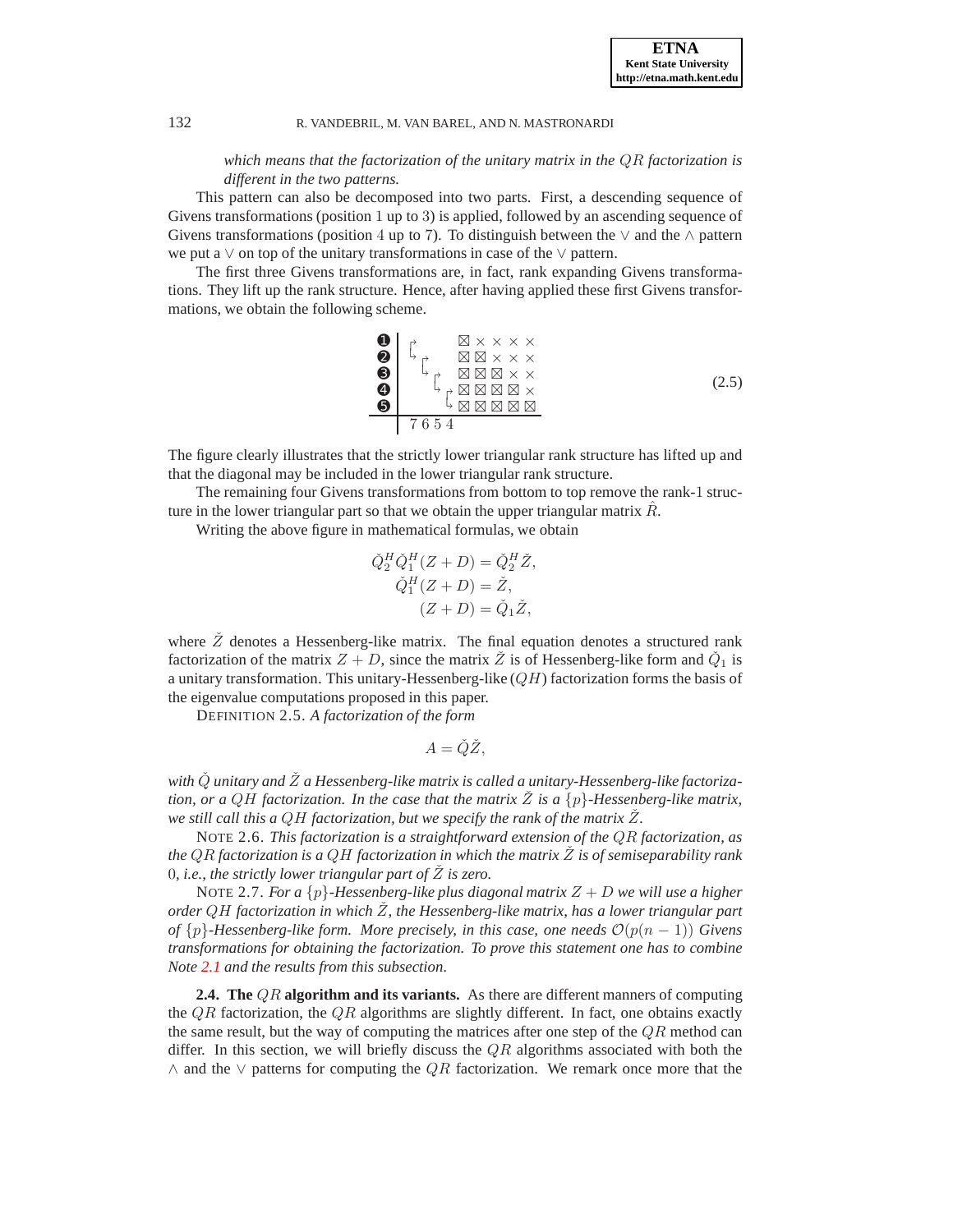final outcome of both transformations is equal; however, there are differences both in the order in which the Givens transformations are performed and in the Givens transformations themselves.

**2.4.1. The** QR **algorithm connected to the** ∧ **pattern.** We consider the following iteration step on a Hessenberg-like minus shift matrix:

$$
Z - \mu I = \hat{Q}_1 \hat{Q}_2 \hat{R},
$$
  
\n
$$
Z_{QR} = \hat{R}\hat{Q}_1 \hat{Q}_2 + \mu I = \hat{Q}_2^H \hat{Q}_1^H Z \hat{Q}_1 \hat{Q}_2,
$$

in which  $Z_{QR}$  denotes the new iterate. We comment on the Hessenberg-like plus diagonal case afterward.

The single shift QR algorithm based on the  $\land$  pattern was first discussed in an implicit form in  $[20]$ .

Let us discuss the global flow of the iteration related to the  $\land$  pattern. The iteration can be decomposed into two steps, each step corresponding to performing a sequence of  $n - 1$ Givens transformations. The first sequence is an ascending one denoted by  $\langle$  in the  $\land$  pattern, which annihilates the low rank part in the Hessenberg-like matrix. The second sequence corresponds to the descending Givens transformations denoted by / in the  $\land$  pattern, which removes the subdiagonal elements.

Since the new iterate is defined as  $\hat{Q}_2^H \hat{Q}_1^H Z \hat{Q}_1 \hat{Q}_2 = \hat{Q}_2^H (\hat{Q}_1^H Z \hat{Q}_1) \hat{Q}_2$ , two similarity transformations need to be applied to the matrix Z. One is determined by  $\hat{Q}_1$  and the other by  $\hat{Q}_2$ .

• The first similarity transformation (related to  $\hat{Q}_1$ ) computes the following (see Sub-section [2.1\)](#page-3-3):

$$
\tilde{Z} = \hat{Q}_1^H Z \hat{Q}_1 = \left(\hat{Q}_1^H Z\right) \hat{Q}_1 = R \hat{Q}_1.
$$

This corresponds to performing a step of the  $QR$  method without shift on the matrix Z. As a result, we obtain another Hessenberg-like matrix  $Z$ .

• The second similarity transformation (related to  $\hat{Q}_2$ ) can be performed in an implicit way as follows. Determine the first Givens transformation  $\tilde{G}$  of  $\hat{Q}_2$  to annihilate the element in position (2, 1) of the Hessenberg matrix  $\hat{Q}_1^H(Z - \mu I) = H$ . Applying this Givens transformation  $\tilde{G}$  as a similarity transformation on the Hessenberg-like matrix  $\tilde{Z}$  disturbs the specific rank structure of this Hessenberg-like matrix. The implicit part of the method consists of finding the remaining  $n - 2$  Givens transformations and applying them to  $\tilde{G}^H \tilde{Z} \tilde{G}$  so that the resulting matrix is back in Hessenberg-like form. Based on the implicit Q theorem for Hessenberg-like matrices, one knows that this approach results in a Hessenberg-like matrix that is essentially the same as the one resulting from an explicit step of the  $QR$  method.

<span id="page-7-0"></span>NOTE 2.8. *The first similarity transformation based on*  $\hat{Q}_1$  *is independent of the chosen shift*  $\mu$ *. The second similarity transformation is dependent on the shift*  $\mu$ *.* 

The QR method for Hessenberg-like plus diagonal matrices  $Z + D$  is identical. One first performs a number of Givens transformations, corresponding to a step of  $QR$ -without shift on Z, followed by a similarity transformation determined by  $\hat{Q}_2$ . To restore the structure in the Hessenberg-like plus diagonal case, one needs to take into consideration the structure of the diagonal, as the diagonal is preserved under a step of the  $QR$  method [\[16](#page-24-9)].

**2.4.2. The** QR **algorithm connected to the** ∨ **pattern.** We consider the iteration step:

$$
Z - \mu I = \check{Q}_1 \check{Q}_2 \hat{R},
$$
  
\n
$$
Z_{QR} = \hat{R}\check{Q}_1 \check{Q}_2 + \mu I = \check{Q}_2^H \check{Q}_1^H Z \check{Q}_1 \check{Q}_2,
$$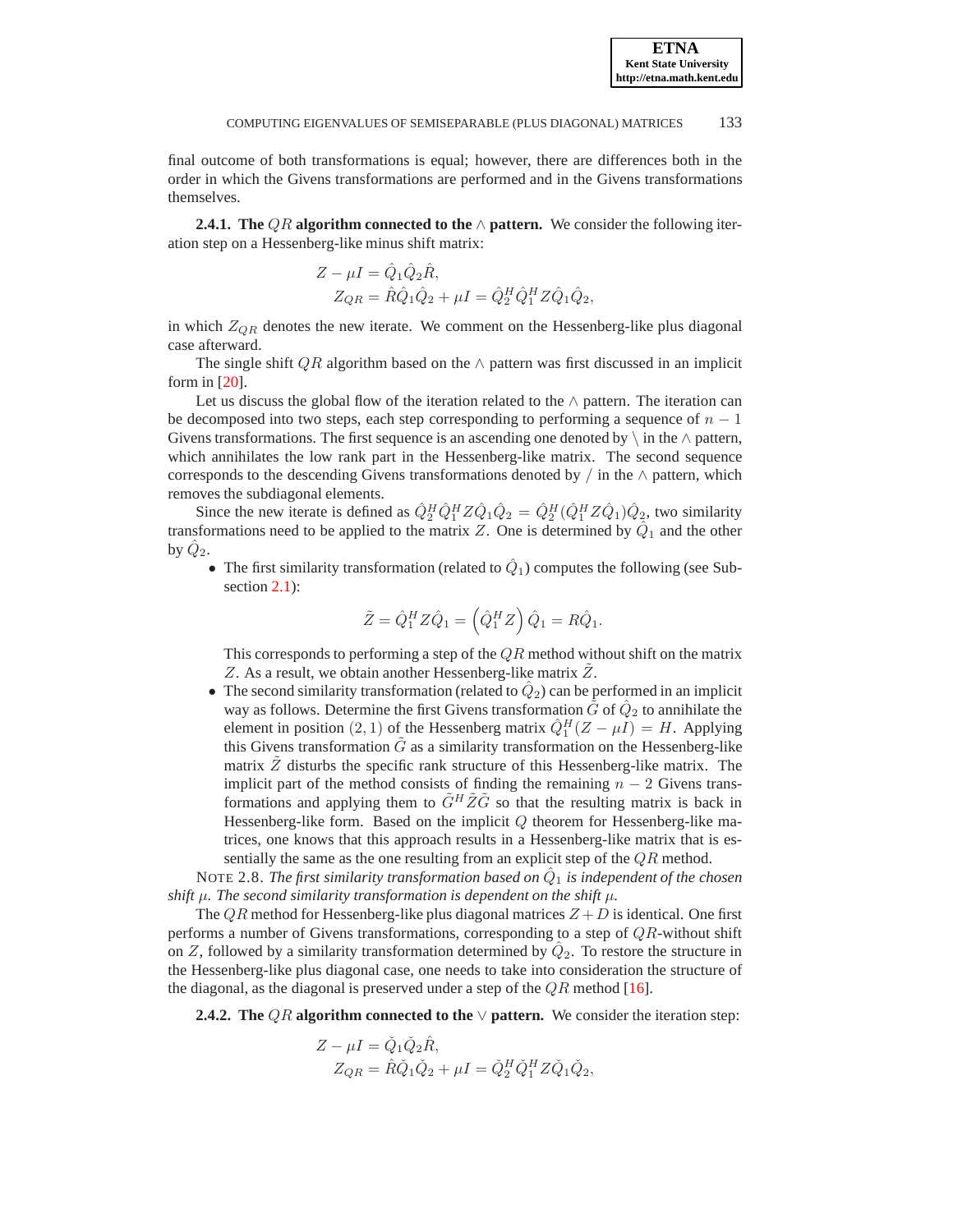in which  $Z_{QR}$  denotes the new iterate. The higher order and semiseparable plus diagonal cases can be considered in the same way.

The  $QR$  algorithm based on the  $\vee$  pattern has not been discussed before. However, the idea is a straightforward generalization of the QR algorithm based on the  $\land$  pattern. Due to the fact that we have switched in some sense the order of both sequences of  $n - 1$  Givens transformations, we can also switch the interpretation of this algorithm.

We have again two similarity transformations to be performed:  $\check{Q}_2^H(\check{Q}_1^H Z \check{Q}_1) \check{Q}_2$ . Now,  $\check{Q}_1$  is a descending sequence of Givens transformations for expanding the rank structure and  $\check{Q}_2$  is an ascending sequence of Givens transformations for removing the newly created rank structure of the intermediate Hessenberg-like matrix.

• The first step can be performed implicitly, similar to the second sequence in the  $\wedge$ -case. An initial disturbing Givens transformation is applied, followed by  $n-2$ structure restoring Givens transformations<sup>[6](#page-8-0)</sup>. As a result we obtain the Hessenberglike matrix $^7$  $^7$ 

$$
\tilde{Z} = \check{Q}_1^H Z \check{Q}_1.
$$

• One can prove that the second step (corresponding to the Givens transformations from bottom to top) can again be seen as performing a step of the  $QR$  method without shift on the newly created Hessenberg-like matrix  $Z$ . After performing the similarity transformation corresponding to  $\check{Q}_2$ , we obtain the result of performing one step of the  $QR$  method without shift applied to the Hessenberg-like matrix  $Z$ .

NOTE 2.9. *In the similarity transformation related to the* ∨ *pattern, we have that the first step is dependent on the shift* µ*, whereas the second step is independent of* µ*. See also Note [2.8](#page-7-0) for the iteration related to the* ∧ *pattern.*

NOTE 2.10. *The remark above makes it clear that this algorithm (as well as the algorithm related to the* ∧ *pattern) has a kind of contradicting convergence behavior. When we look at the bottom-right corner of the matrix, we have that:*

- *The first step is determined by the shift, and hence creates convergence to the eigenvalue(s) closest to the shift.*
- *The second step corresponds to a* QR*-step without shift, and hence converges to the smallest eigenvalue(s) in modulus.*

*Both convergence behaviors do not necessarily cooperate. In some sense, the second step can damage the improvements made by the first step.*

One can opt to remove the second similarity transformation. Unfortunately we will not have a  $QR$  factorization and a corresponding  $QR$  method anymore. This approach leads to the QH method, which is discussed in Section [4.](#page-11-0)

Based on the comments above, we would like to use only the factor  $\check{Q}_1$  for performing an orthogonal similarity transformation of the matrix Z. As  $\check{Q}_1$  is closely related to the  $QH$ factorization, a naïve approach would be

$$
Z - \mu I = \check{Q}\check{Z},
$$

which is a QH factorization of the matrix  $Z - \mu I$ . We can define the new iteration as

$$
Z_{QH} = \check{Q}^H Z \check{Q}.
$$

Unfortunately, this creates some problems, as we will see in the next section.

<sup>6</sup>The chasing can be performed in the same way as the chasing step in case of the ∧ pattern.

<span id="page-8-1"></span><span id="page-8-0"></span><sup>&</sup>lt;sup>7</sup> In Section [4,](#page-11-0) we will prove that the matrix  $\tilde{Z}$  is indeed of Hessenberg-like form.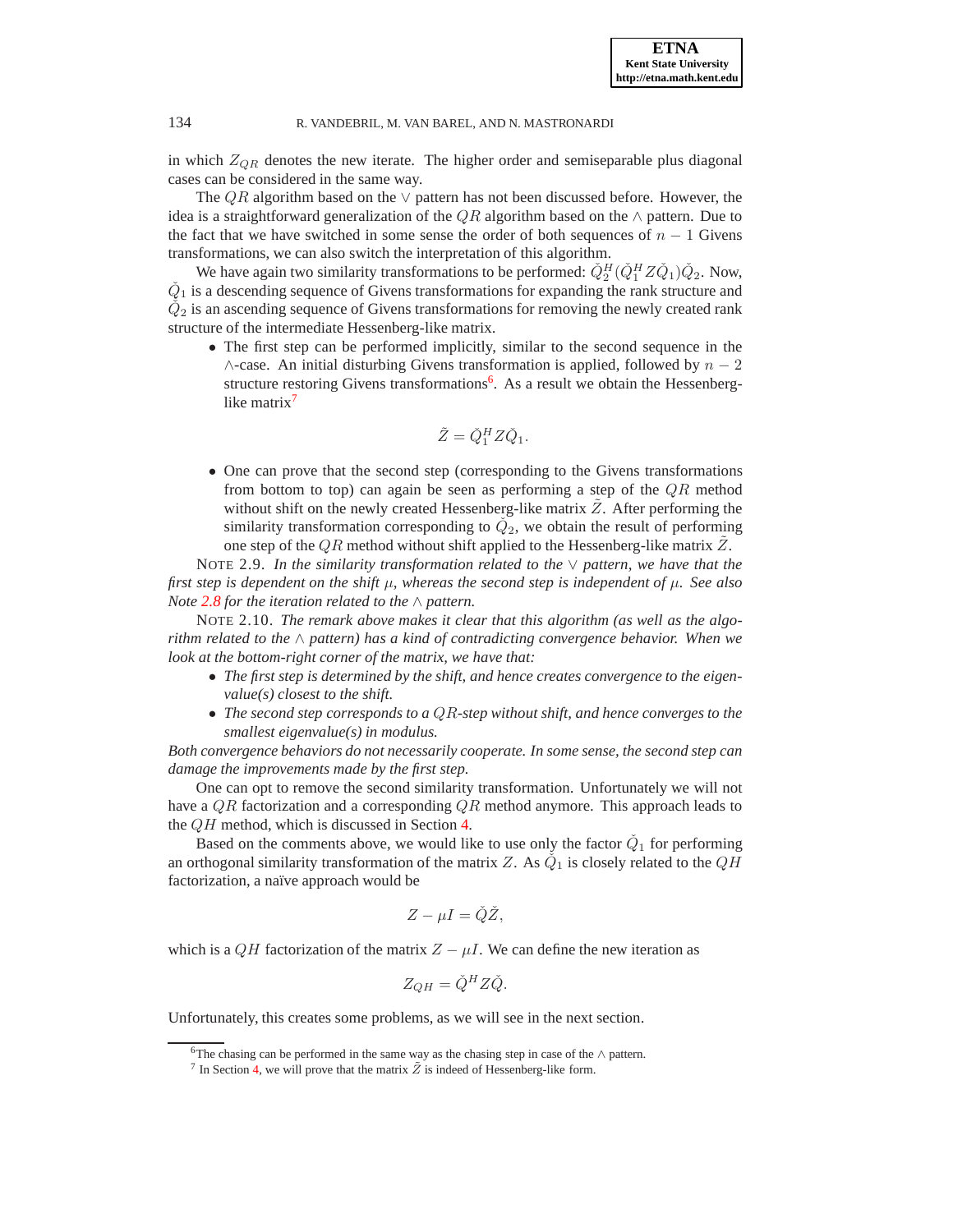<span id="page-9-0"></span>**3. More on the** QH **factorization and the new** QH **algorithm.** The QH factorization is the basic step in the new  $QH$  method. Unfortunately, the  $QH$  factorization as proposed above is not properly defined for immediate use in the  $QH$  method. We illustrate possible problems with some examples.

EXAMPLE 3.1. *Suppose we have the matrix*

$$
Z = \left[ \begin{array}{rrr} 1 & 0 & 0 \\ 0 & 1 & 0 \\ 0 & 0 & 1 \end{array} \right].
$$

*This matrix is obviously already in Hessenberg-like form. Hence the factorization*  $Z = IZ$ *is a QH factorization. But, in fact, one can apply an arbitrary*  $2 \times 2$  *Givens transformation acting on the last two rows, without disturbing the structure. This means that we have an infinite number of* QH *factorizations for this matrix.*

One can also clearly see in Schemes [2.4](#page-5-0) and [2.5](#page-6-1) that the first three Givens transformations already applied to the matrix create the desired structure. This means that in general one needs  $n-2$  Givens transformations to obtain a matrix of the following form (for a  $4 \times 4$  problem):

$$
Z = \left[\begin{matrix} \boxtimes \times \times \times \\ \boxtimes \boxtimes \times \times \\ \boxtimes \boxtimes \boxtimes \times \\ \boxtimes \boxtimes \boxtimes \times \end{matrix}\right]
$$

.

This matrix is clearly of Hessenberg-like form, and an arbitrary Givens transformation acting on the last two rows can never destroy this rank structure.

NOTE 3.2. *For the higher order case, a similar remark concerning uniqueness can be made. Suppose one has a* QH *factorization* QZ*, with* Z *of* {p}*-Hessenberg-like form. One can apply an arbitrary unitary transformation involving the last*  $p+1$  *rows without disturbing the factorization.*

The freedom in constructing the factorization has a direct impact on the  $QH$  method, as we can no longer guarantee the preservation of the structure as well as convergence. Later, we will show that we can guarantee this, after having defined our  $QH$  factorization in a different essentially unique way.

EXAMPLE 3.3. *Suppose we have the following* 3 × 3 *matrix* Z *and a* QH *factorization of this matrix. The given matrix* Z *is clearly a Hessenberg-like matrix, which has its structure preserved under the standard* QR *algorithm. Let us construct a* QH *factorization of this matrix:*

$$
Z = \begin{bmatrix} 0 & 1 & 0 \\ 1 & 0 & 0 \\ 0 & 0 & 1 \end{bmatrix} = \begin{bmatrix} 0 & -1 \\ 1 & 0 \\ 0 & 1 \end{bmatrix} \begin{bmatrix} 1 & 0 & 0 \\ 0 & -1 \\ 1 & 0 \end{bmatrix} \begin{bmatrix} 1 & 0 & 0 \\ 0 & 0 & 1 \\ 0 & 1 & 0 \end{bmatrix} = (\check{G}_1 \check{G}_2) \check{Z} = \check{Q} \check{Z},
$$

in which  $\check{G}_1 \check{G}_2 = \check{Q}$ , with  $G_1$  and  $G_2$  two Givens transformations and  $\check{Z}$  a Hessenberg-like *matrix. Performing the similarity transformation with the unitary matrix* Q*, we obtain:*

$$
Z_{QH} = \check{Q}^H Z \check{Q} = \left[ \begin{array}{ccc} 0 & 0 & 1 \\ 0 & 1 & 0 \\ 1 & 0 & 0 \end{array} \right].
$$

*The new iterate* ZQH *after a step of the* QH *method with this factorization is clearly no longer of Hessenberg-like form.*

Hence, it is clear that we have to impose some extra constraints on the  $QH$  factorization.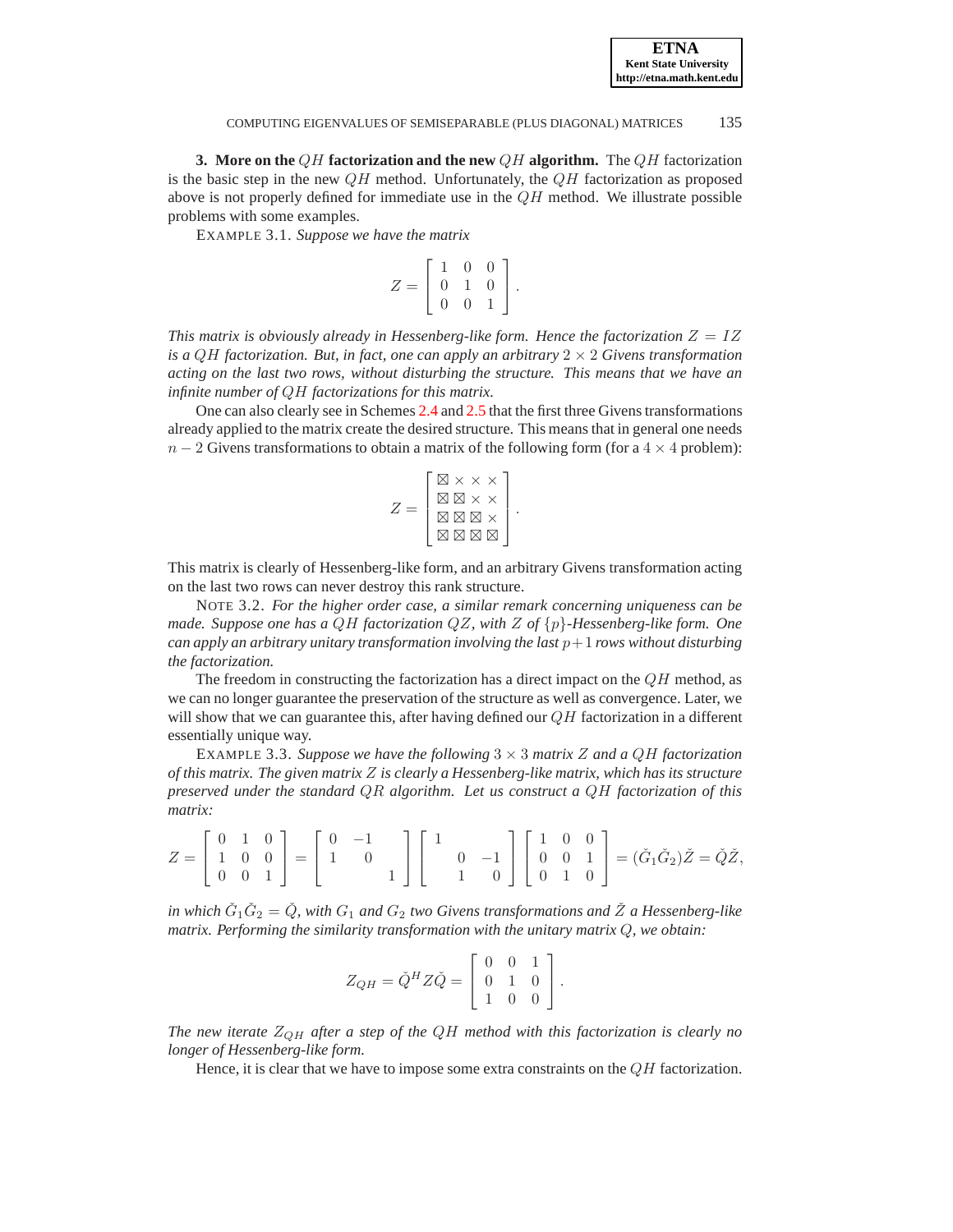Let us consider the following constructive procedure. Suppose that we would like to compute the QH factorization of the matrix  $Z + D$ . For the Hessenberg-like case,  $D = -\mu I$ ; for the Hessenberg-like plus diagonal case, D incorporates the shift matrix  $-\mu I$ . Assume all diagonal elements are nonzero. We can write the  $\{p\}$ -Hessenberg-like matrix Z as follows:

$$
Z=RQ,
$$

where Q consists of p sequences of Givens transformations. The matrix  $DQ^H$  is a  $\{p\}$ generalized Hessenberg matrix.

We now obtain

$$
Z + D = RQ + DQHQ = (R + DQH)Q
$$

$$
= \check{Q}\check{R}Q,
$$

where  $\check{Q}\check{R} = R + DQ^H$ , which is the QR factorization of the left factor in the product. This corresponds to a  $QH$  factorization of the original matrix  $Z + D$ :

$$
Z+D=\check{Q}\check{R}Q=\check{Q}\check{Z},
$$

with  $\tilde{Z}$  a  $\{p\}$ -Hessenberg-like matrix. It is important to remark that the matrix  $\tilde{Z} = \tilde{R}Q$ has exactly the same Q factor in its representation from right to left as the original matrix  $Z = RQ$ ; only the upper triangular matrices  $\tilde{R}$  and R differ. This factorization will be used for the QH method.

<span id="page-10-1"></span>DEFINITION 3.4. *A Hessenberg-like matrix* Z *is said to be irreducible if*

rank
$$
(Z(i + 1 : n, 1 : i)) \neq 0
$$
, for all  $i = 1 : n - 1$   
rank $(Z(i : n, 1 : i + 1)) > 1$ , for all  $i = 1 : n - 1$ .

*This means that one cannot subdivide the problem, and the low rank structure does not cross the diagonal [\[18](#page-24-10)].*

In [\[20\]](#page-24-1), the irreducibility of Hessenberg-like as well as semiseparable matrices is discussed in more detail.

NOTE 3.5. *We now have several remarks:*

- *When considering an irreducible Hessenberg-like matrix* Z*, one can easily prove uniqueness of the above factorization. Since the matrix* Z *is irreducible, it has an essentially unique* RQ *factorization in which all Givens transformations differ from* I*. This implies that the corresponding Hessenberg matrix* H *is irreducible, guaranteeing an essentially unique* QR *factorization of* H*. Hence, we obtain an essentially unique* QH *factorization of the matrix* Z*.*
- *We imposed the constraint that the diagonal elements* D *needed to be different from zero. In fact, one can without loss of generality also consider zero diagonal elements. This will, however, lead to trivial block divisions in the factorization.*
- *Reconsidering now both examples above, we see that they do not match our constructive procedure.*

<span id="page-10-0"></span>DEFINITION 3.6. *The new iteration proposed in this paper is of the following form. Assume a Hessenberg-like plus diagonal matrix*  $Z + D$  *is given and we have a shift*  $\mu$  *(with* RQ *an* RQ *factorization of* Z*). Then*

$$
Z + (D - \mu I) = RQ + (D - \mu I)Q^H Q
$$
  
=  $(R + (D - \mu I)Q^H)Q$   
=  $\check{Q}\check{R}Q$   
=  $\check{Q}\check{Z}$ ,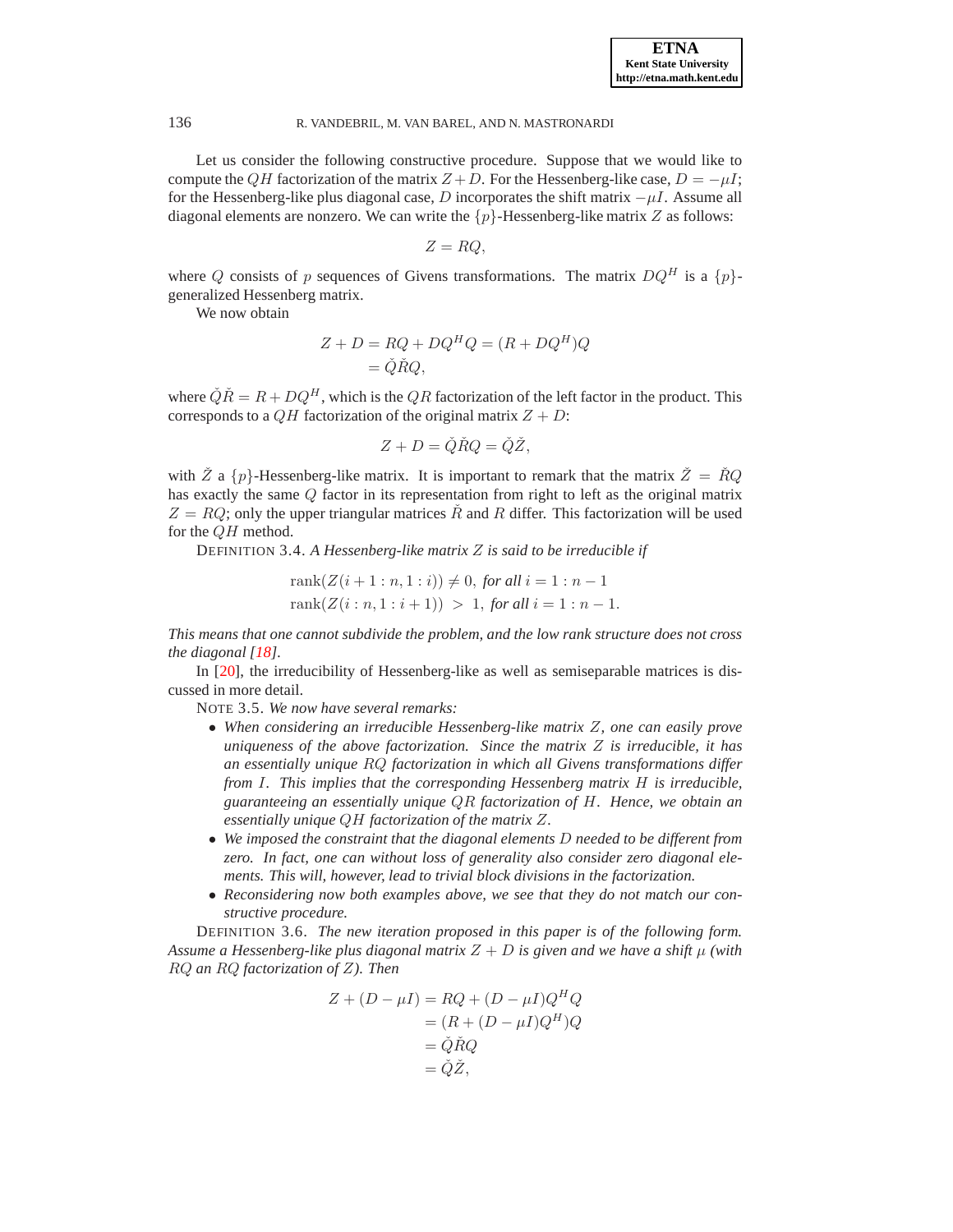*which gives us a specific QH factorization of the matrix*  $Z + D$ *. The new iterate is defined as follows*

$$
Z_{QH} + D_{QH} = \check{Z}\check{Q} + \mu I
$$
  
=  $\check{Q}^H (Z + D)\check{Q}.$ 

NOTE 3.7. We would like to remark that this paper is based on the technical report [\[24\]](#page-24-11). *The report contains extra material related to the uniqueness of the* QH *factorization and alternative proofs to predict convergence and preservation of structure. The details are rather technical and we chose not to include them in this paper.*

<span id="page-11-0"></span>**4. Convergence of the** QH **method.** This method can be considered as a specific case of a more general framework presented in  $[25]$ . This framework discusses rational  $QR$  iteration steps. In this report, general theoretical convergence results, as well as results on the preservation of structure and so forth, are presented. We will only use the results applicable to our case.

Since the results for the standard Hessenberg-like case are the easiest ones to derive, we will focus attention to this case. The results for Hessenberg-like plus diagonal matrices are more complicated since a diagonal is involved. We will not prove all the details, but state the results.

**4.1.** A rational QR iteration. Let us interpret the QH iteration in terms of a rational  $QR$  iteration. The analysis presented here is similar to the one in  $[30-32]$  $[30-32]$  and is a special case of the rational  $QR$  iteration, which was presented in [\[25](#page-24-12)].

As discussed in the previous section, the global iteration is

$$
Z = RQ,
$$
  
\n
$$
Z + (D - \mu I) = (R + (D - \mu I)Q^{H})Q = \check{Q}\check{R}Q,
$$
  
\n
$$
Z_{QH} + D_{QH} = \check{Q}^{H}(Z + D)\check{Q},
$$

where  $Z_{QH} + D_{QH}$  defines the new iterate in the method.

One can rewrite the above formulas and obtain that the matrix  $\check{Q}$  is the  $Q$  factor in the *QR* factorization of the matrix product  $(Z + (D - \mu I))Z^{-1}$ :

$$
(Z + (D - \mu I))Z^{-1} = (\check{Q}\check{R}Q) (Q^H R^{-1})
$$
  
=  $\check{Q}\check{R}R^{-1}$ .

This formula illustrates that we have computed the unitary factor of a special function of  $Z$ . Depending on the diagonal matrix  $D$ , we have to distinguish between two cases: the case in which  $D$  is zero, which is the Hessenberg-like case; or the case in which  $D$  is an arbitrary diagonal matrix.

**4.2. The Hessenberg-like case.** In this case the diagonal matrix D equals zero, and  $\mu$ is a suitably chosen shift. Without loss of generality one can assume  $Z$  to be nonsingular, so that the equation above simplifies and we obtain

$$
(Z - \mu I)Z^{-1} = \check{Q}\check{R}R^{-1},
$$

where  $\check{Q}$  is the unitary transformation that will be used to define the new iterate. Since this fits into the framework of rational  $QR$  as presented in [\[25](#page-24-12)], preservation of structure of the matrix Z follows immediately. This means that the convergence properties of the iteration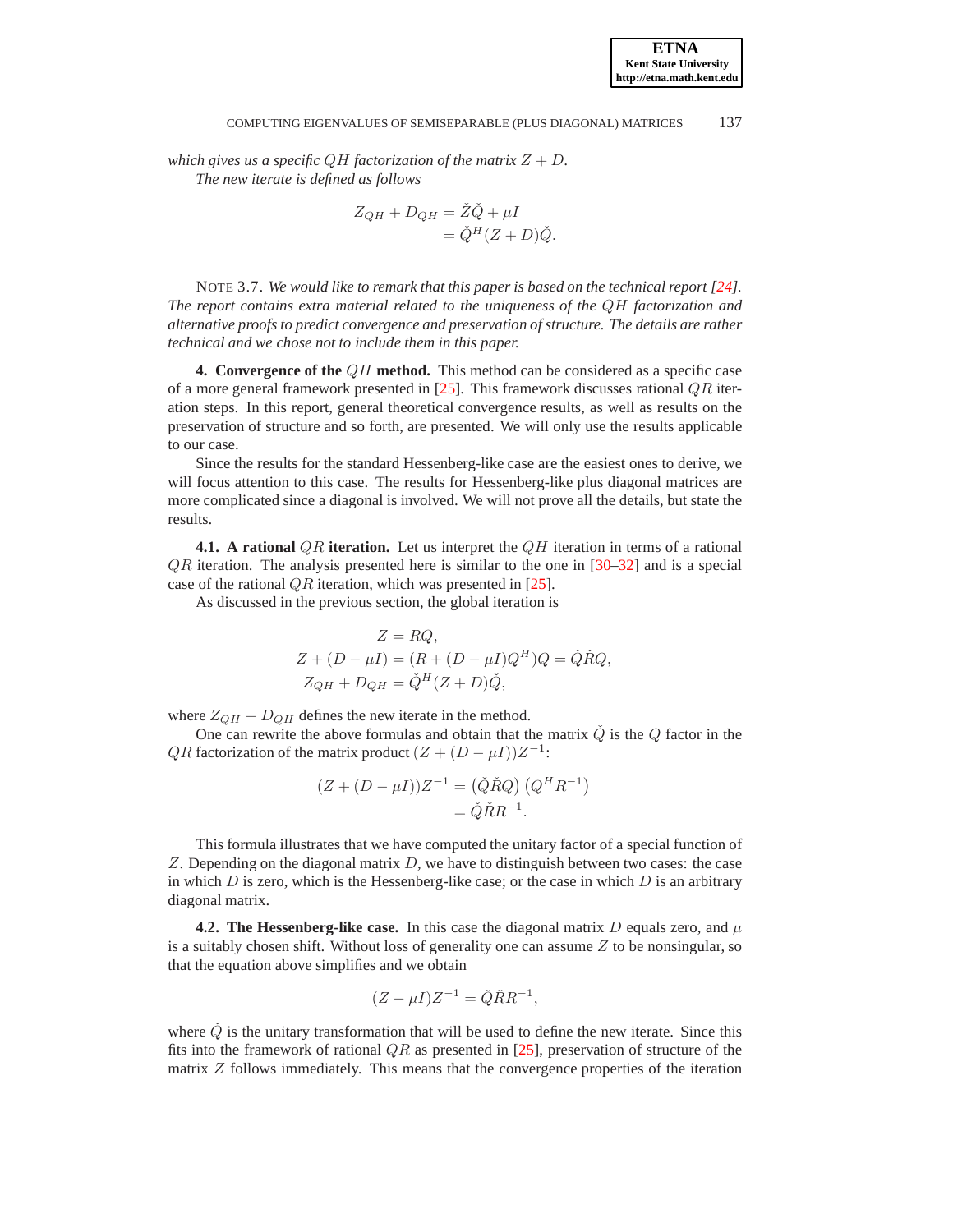performed on the matrix  $Z$  are defined by the subspace convergence properties, defined by the rational function  $p(\lambda) = (\lambda - \mu)\lambda^{-1}$ . These convergence properties, and more advanced results for a general rational iteration of the form  $p(\lambda) = (\lambda - \mu)(\lambda - \kappa)^{-1}$ , were extensively discussed in [\[25](#page-24-12)].

Some initial theoretical results on subspace iteration theory are necessary. Given two subspaces S and T in  $\mathbb{C}^n$ , denote by  $P_S$  and  $P_T$  the orthonormal projectors onto the subspaces  $S$  and  $T$ , respectively. The standard metric between subspaces is defined as

$$
d(\mathcal{S}, \mathcal{T}) = ||P_{\mathcal{S}} - P_{\mathcal{T}}||_2 = \sup_{\substack{\mathbf{s} \in \mathcal{S} \\ ||\mathbf{s}||_2 = 1}} d(\mathbf{s}, \mathcal{T}) = \sup_{\substack{\mathbf{s} \in \mathcal{S} \\ \|\mathbf{s}\|_2 = 1}} \inf_{\mathbf{t} \in \mathcal{T}} ||\mathbf{s} - \mathbf{t}||_2
$$

if  $\dim(\mathcal{S}) = \dim(\mathcal{T})$ , and  $d(\mathcal{S}, \mathcal{T}) = 1$  otherwise; see [\[13\]](#page-24-2).

The next theorem states how the distance between subspaces changes when performing subspace iteration with shifted rational functions. The theorem is a generalization of [\[32,](#page-24-14) Theorem 5.1].

THEOREM 4.1. Let  $A \in \mathbb{C}^{n \times n}$  be a simple matrix with eigenvalues  $\lambda_1, \lambda_2, \ldots, \lambda_n$ *and associated linearly independent eigenvectors*  $\mathbf{v}_1, \mathbf{v}_2, \ldots, \mathbf{v}_n$ *. Let*  $V = [\mathbf{v}_1, \mathbf{v}_2, \ldots, \mathbf{v}_n]$ *and let*  $\kappa_V$  *be the condition number of* V, with respect to to the spectral<sup>[8](#page-12-0)</sup> norm. Let k be *an integer*  $1 \leq k \leq n-1$ , and define the invariant subspaces  $\mathcal{U} = \langle \mathbf{v}_{k+1}, \ldots, \mathbf{v}_n \rangle$  and  $\mathcal{T} = \langle \mathbf{v}_1, \dots, \mathbf{v}_k \rangle$ . Denote by  $(p_i)_i$  a sequence of rational functions and let  $\hat{p}_i = p_i \dots p_2 p_1$ . *Suppose that*

$$
p_i(\lambda_j) \neq 0 \quad j = 1, ..., k,
$$
  

$$
p_i(\lambda_j) \neq \pm \infty \quad j = k + 1, ..., n,
$$

*for all* i*, and let*

$$
\hat{r}_i = \frac{\max_{k+1 \leq j \leq n} |\hat{p}_i(\lambda_j)|}{\min_{1 \leq j \leq k} |\hat{p}_i(\lambda_j)|}.
$$

*Let* <sup>S</sup> *be a* <sup>k</sup>*-dimensional subspace of* <sup>C</sup> n *satisfying*

$$
\mathcal{S}\cap\mathcal{U}=\{0\}.
$$

*Let*  $S_i = \hat{p}_i(A)S_0$ ,  $i = 1, 2, \ldots$ , with  $S_0 = S$ . Then there exists a constant C (depending on S*) such that for all* i*,*

$$
d(S_i, T) \leq C \kappa_V \hat{r}_i.
$$

*In particular*  $S_i \to T$  *if*  $\hat{r}_i \to 0$ *. More precisely we have that* 

$$
C = \frac{d(V^{-1}S, V^{-1}T)}{\sqrt{1 - d(V^{-1}S, V^{-1}T)}}.
$$

The following lemma relates the subspace convergence to the vanishing of certain subblocks of a matrix.

LEMMA 4.2 ([\[32,](#page-24-14) Lemma 6.1]). *Suppose*  $A \in \mathbb{C}^{n \times n}$  *is given, and let* T *be a subspace that is invariant under* A*. Assume* G *to be a nonsingular matrix, and assume* S *to be the*

<span id="page-12-0"></span><sup>&</sup>lt;sup>8</sup>The spectral norm is naturally induced by the  $\Vert . \Vert_2$  norm on vectors.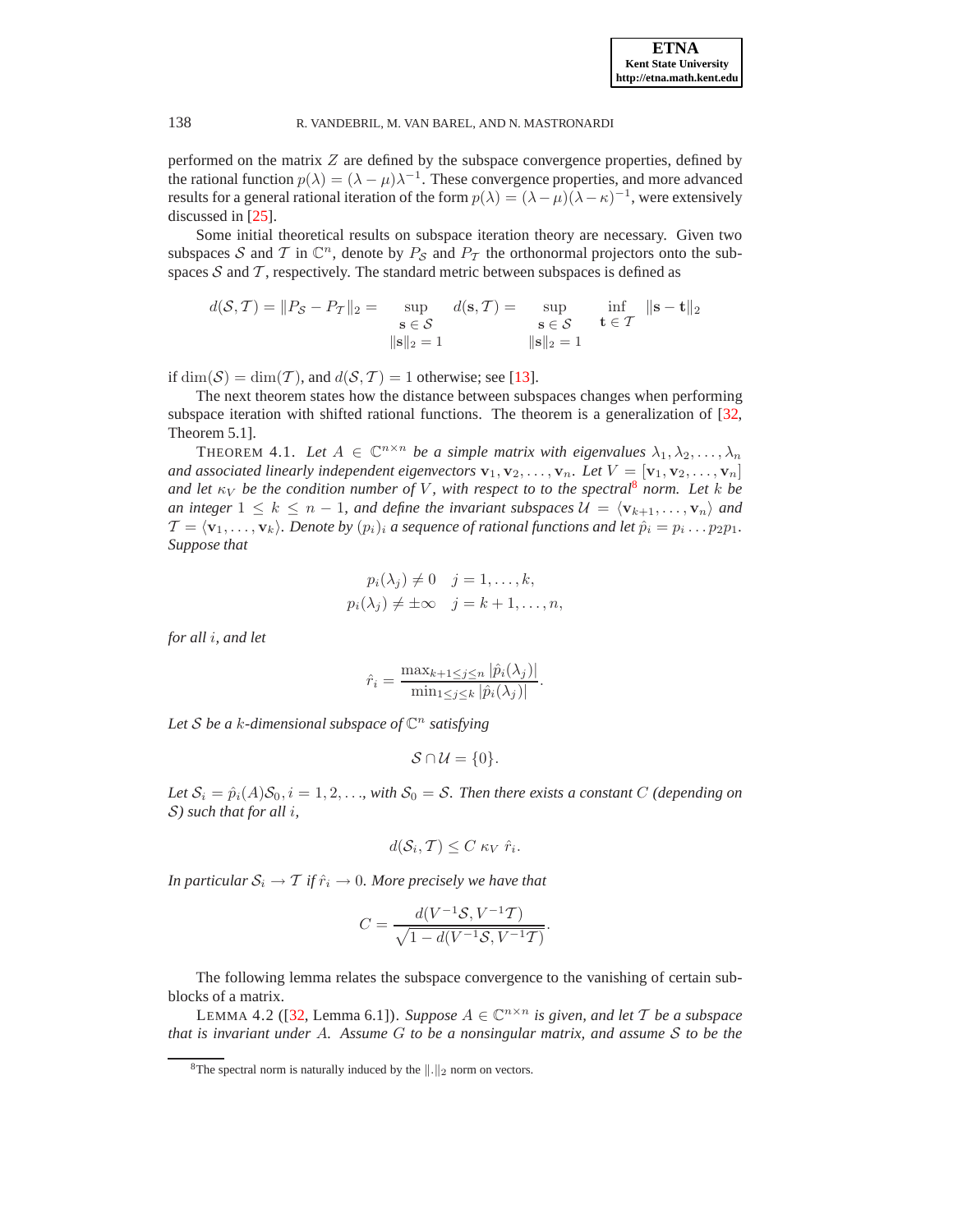*subspace spanned by the first* k *columns of* G*. (The subspace* S *can be considered an approximation of the subspace*  $\mathcal{T}$ *.)* Assume that  $B = G^{-1}AG$ *, and consider the matrix*  $B$ *, partitioned as*

$$
B = \left[ \begin{array}{cc} B_{11} & B_{12} \\ B_{21} & B_{22} \end{array} \right],
$$

where  $B_{21} \in \mathbb{C}^{(n-k)\times k}$ *. Then we have:* 

$$
||B_{21}||_2 \le 2 \sqrt{2} \mu_G ||A||_2 d(\mathcal{S}, \mathcal{T}),
$$

*where*  $\mu_G$  *denotes the condition number of the matrix G.* 

For the Hessenberg-like case, the functions are of the form

$$
p_i(\lambda) = (\lambda - \mu_i)\lambda^{-1}.
$$

Let us compare the convergence behavior of this new iteration to that of the standard  $QR$ iteration with shift  $\mu_i$ . We consider only one iterate, i.e.,  $r_i$  denotes the contraction rate from step i in the iteration process. For the standard  $QR$  algorithm we obtain the contraction ratio

$$
r_i^{(QR)} = \frac{\max_{k+1 \le j \le n} |\lambda_j - \mu_i|}{\min_{1 \le j \le k} |\lambda_j - \mu_i|}.
$$
 (4.1)

We introduce the constants

$$
\omega = \min_{k+1 \le j \le n} \{ |\lambda_j| \},
$$
  

$$
\Omega = \max_{1 \le j \le k} \{ |\lambda_j| \}.
$$

Calculating now an upper bound for the convergence of the  $QH$  method towards the eigenvalue closest to the shift  $\mu_i$  gives us:

$$
r_i^{(QH)} = \max_{k+1 \le j \le n} \left| \frac{\lambda_j - \mu_i}{\lambda_j} \right| \max_{1 \le j \le k} \left| \frac{\lambda_j}{\lambda_j - \mu_i} \right| \le \frac{\Omega}{\omega} \frac{\max_{k+1 \le j \le n} |\lambda_j - \mu_i|}{\min_{1 \le j \le k} |\lambda_j - \mu_i|} = \frac{\Omega}{\omega} r_i^{(QR)}.
$$

This indicates that convergence of the new iteration is comparable (up to a constant) to the convergence of the standard  $QR$  method. This constant only creates a small, negligible delay in the convergence. This means that if the traditional  $QR$  method converges to an eigenvalue in the lower right corner, the  $QH$  method also will converge. Hence, to obtain convergence to a specific eigenvalue  $\lambda_i$ , we choose  $\mu_i$  close to this eigenvalue. The convergence results prove that this eigenvalue will then be revealed by both the  $\overline{QR}$  and the  $\overline{QH}$  method in the lower right corner.

Moreover, we also have extra convergence, which is not present in the standard  $QR$ -case, and which is stems from the factor  $\lambda^{-1}$  in the rational functions.

Define the constants

$$
\Delta_i = \max_{k+1 \le j \le n} \{ |\lambda_j - \mu_i| \},
$$
  

$$
\delta_i = \min_{1 \le j \le k} \{ |\lambda_j - \mu_i| \}.
$$

Similarly to the above, we can define the contraction ratio

$$
r_i = \frac{\Delta_i}{\delta_i} \frac{\max_{1 \le j \le k} |\lambda_j|}{\min_{k+1 \le j \le n} |\lambda_j|}.
$$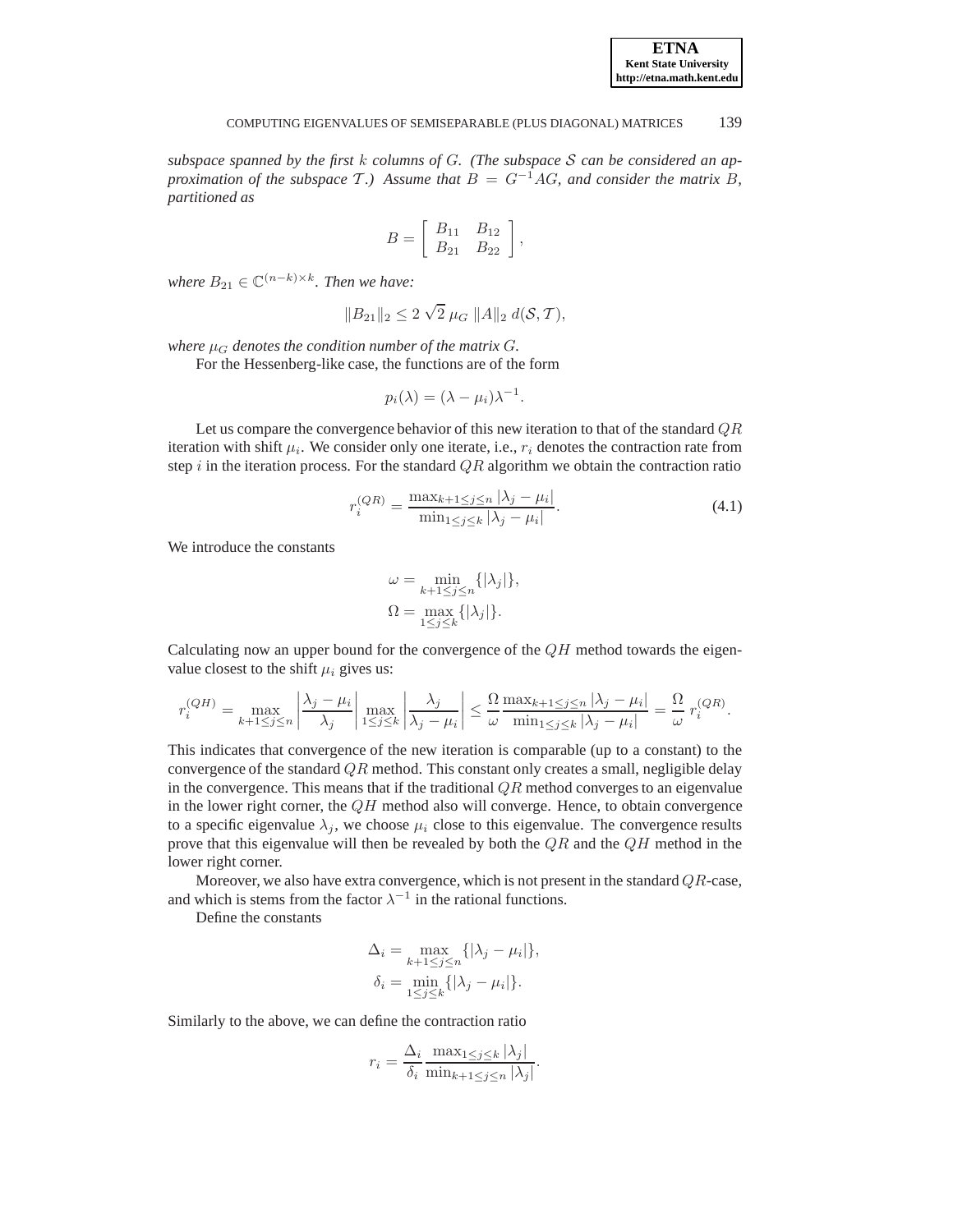Assume now (without loss of generality) that  $|\lambda_1| \leq |\lambda_2| \leq \ldots \leq |\lambda_n|$ . This means that our convergence rate can be simplified as follows:

$$
r_i = \frac{\Delta_i}{\delta_i} \frac{|\lambda_k|}{|\lambda_{k+1}|}.
$$

Hence, we get a contraction for all k determined by the ratio  $\lambda_k/\lambda_{k+1}$ . This is a basic non-shifted subspace iteration taking place for all  $k$  at the same time. We remark that this convergence takes place in addition to the convergence imposed by the shift  $\mu_i$ , which can force, for example, extra convergence towards the bottom-right element.

More information on this specific type of subspace iteration can be found in [\[25\]](#page-24-12).

**4.3. The Hessenberg-like plus diagonal case.** The convergence theory related to the Hessenberg-like plus diagonal case is more complicated. In each step of the above method, one will now perform a step of the shifted  $QR$  iteration, combined with a nested multishift iteration. The convergence analysis of this method is not so easy compared to the standard  $QH$  method for Hessenberg-like matrices. We will not present the global convergence theory, but a brief explanation of the behavior. Similarly to the results in [\[25,](#page-24-12) [28\]](#page-24-15), one can derive global convergence results and predictions of the convergence ratios.

We distinguish between two cases. First, we discuss the case in which  $\mu = 0$ . As we want to compute the specific QH factorization of the matrix  $A = Z + D$  in which Z is a Hessenberg-like matrix and  $D$  an arbitrary diagonal, we apply the algorithm

$$
Z = RQ,
$$
  
\n
$$
Z + D = (R + DQ^{H})Q
$$
  
\n
$$
= \check{Q}\check{R}Q.
$$

Applying the traditional analysis from above, we obtain

$$
(Z+D)Z^{-1} = A(A-D)^{-1} = \check{Q}\check{R}R^{-1}.
$$

Hence, we have computed the  $QR$  factorization of the original matrix A multiplied by the inverse of A minus a diagonal shift matrix. This diagonal shift creates the nested multishift iteration, with shifts equal to the diagonal elements, similar to the reduction to semiseparable plus diagonal form.

Assuming  $\mu \neq 0$ , we obtain

$$
Z = RQ,
$$
  
\n
$$
Z + D - \mu I = (R + (D - \mu I)Q^{H}) Q
$$
  
\n
$$
= \tilde{Q} \tilde{R}Q.
$$

We also get

$$
(Z + D - \mu I)Z^{-1} = (A - \mu I)(A - D)^{-1} = \hat{Q}\hat{R}R^{-1}.
$$

This implies that we perform a step of the traditional  $QR$  method combined again with the nested multishift iteration.

Hence, in the Hessenberg-like plus diagonal case, we again attain the classical convergence of the  $\mathbb{Q}R$  method plus an extra nested multishift iteration. An interpretation of this kind of subspace iteration and its convergence properties can be found in [\[28\]](#page-24-15).

NOTE 4.3. *Nothing has yet been mentioned about the preservation of the structure in case of performing this iteration on a Hessenberg-like plus diagonal matrix. Since the* QH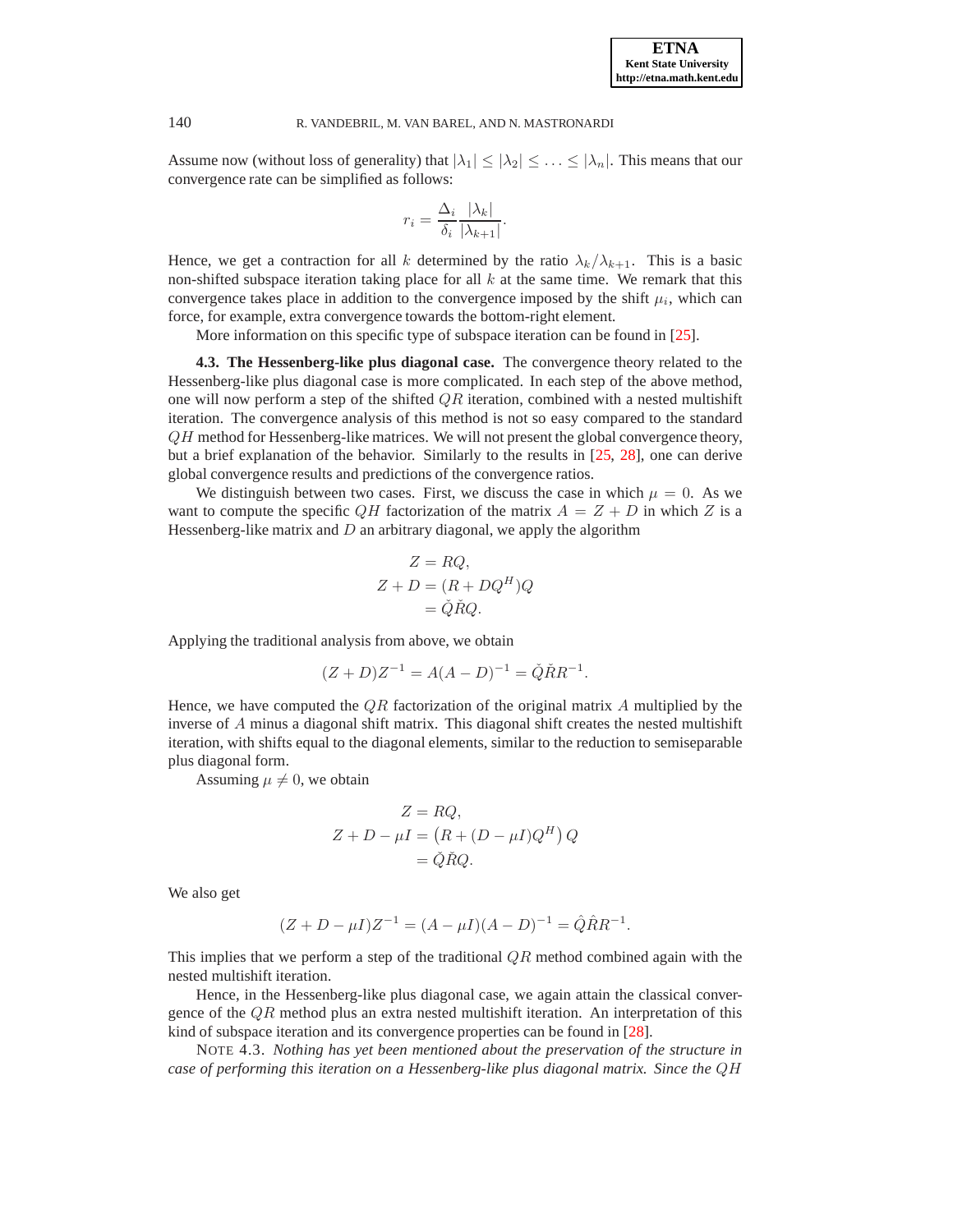*iteration performs a partial* QR *step related to the* ∨ *pattern as discussed in Subsection [2.3,](#page-5-1) the preservation of the structure can be derived by modifying the proof of the preservation of the structure in the traditional* QR *method. The proof can be found in the technical report [\[24\]](#page-24-11). We only formulate the theorem.*

<span id="page-15-0"></span>THEOREM 4.4. *Suppose a Hessenberg-like plus diagonal matrix* Z + D *is given where*  $D = \text{diag}([d_1, \ldots, d_n])$ *, with* 

$$
Z+D-\mu I=\check{Q}\check{Z},
$$

*constructed as described above. Then the matrix*  $\check{Q}^H(Z + D)\check{Q}$  *is a Hessenberg-like plus diagonal matrix*  $Z_{QH} + D_{QH}$ *, where the diagonal elements of*  $D_{QH}$  *are shifted up one position relative to the diagonal elements of the matrix* D*, i.e.,*

$$
D_{QH} = \text{diag}([d_2,\ldots,d_{n-1},d_n,\beta]),
$$

*where* β *is a freely chosen element.*

**4.4. Summary of** QH **convergence results.** Let us draw some conclusions from this and the previous section. The  $QH$  factorization as it was presented initially clearly does not satisfy the needs of an iterative method to compute eigenvalues. For example, the freedom in computing the factorization allowed one to make choices such that the structure was not preserved, making it useless for the design of an eigenvalue solver.

Definition [3.6](#page-10-0) provided formulas for computing the factorization in a different way. Based on these relations, we were able to prove that the  $Q$  factor in the  $QH$  factorization is actually the unitary factor of the  $QR$  factorization of a rational function in the Hessenberglike (plus diagonal) matrix  $Z$ . Hence, all theoretical results for the  $QH$  method transform in a certain sense to classical results for (multishift) QR iterations [\[31](#page-24-16), [32](#page-24-14)].

Being able to use classical results for the (multishift)  $QR$  iteration opens several doors. One might, for example, consider the design of an implicit  $QH$  method. Standard theorems for constructing implicit algorithms state that the first column of the orthogonal factor, combined with a structure-restoring process applied to the involved matrix, is enough to guarantee that one has performed a step of the  $QR$  method on the matrix  $Z$ .

Since the  $\dot{Q}$  factor in the  $QH$ -decomposition consists of a descending sequence of Givens transformations, the first column of  $\dot{Q}$  is only determined by a single Givens transformation. Hence, it is not necessary to follow the complete procedure from Definition [3.6](#page-10-0) in order to compute the matrix  $Q$ ; we only need to determine its first Givens transformation and combine it with a structure-restoring process. This is the subject of the upcoming section.

Both convergence behaviors are very closely related to the convergence behavior in the reduction algorithms to respectively Hessenberg-like and Hessenberg-like plus diagonal form:

- The unitary similarity reduction of an arbitrary matrix to Hessenberg-like form has an extra convergence property compared with the traditional reduction to tridiagonal form. In every step of the reduction process a kind of nested non-shifted subspace iteration also takes place. This nested non-shifted subspace iteration also can be found in the new  $QH$  iteration. The standard convergence results for the  $QR$  iteration are present, plus an extra subspace iteration convergence; see [\[15\]](#page-24-17).
- The unitary similarity transformation to Hessenberg-like plus diagonal form has an even more advanced convergence behavior than the reduction to Hessenberg-like form: namely, a nested multishift subspace iteration takes place. A similar phenomenon also takes place in the  $QH$  iteration: in every step of the iteration we have the traditional convergence properties plus an extra shifted iteration, which we can see when combining multiple steps as a multishift iteration; see [\[12](#page-24-18), [27](#page-24-19), [29](#page-24-20)].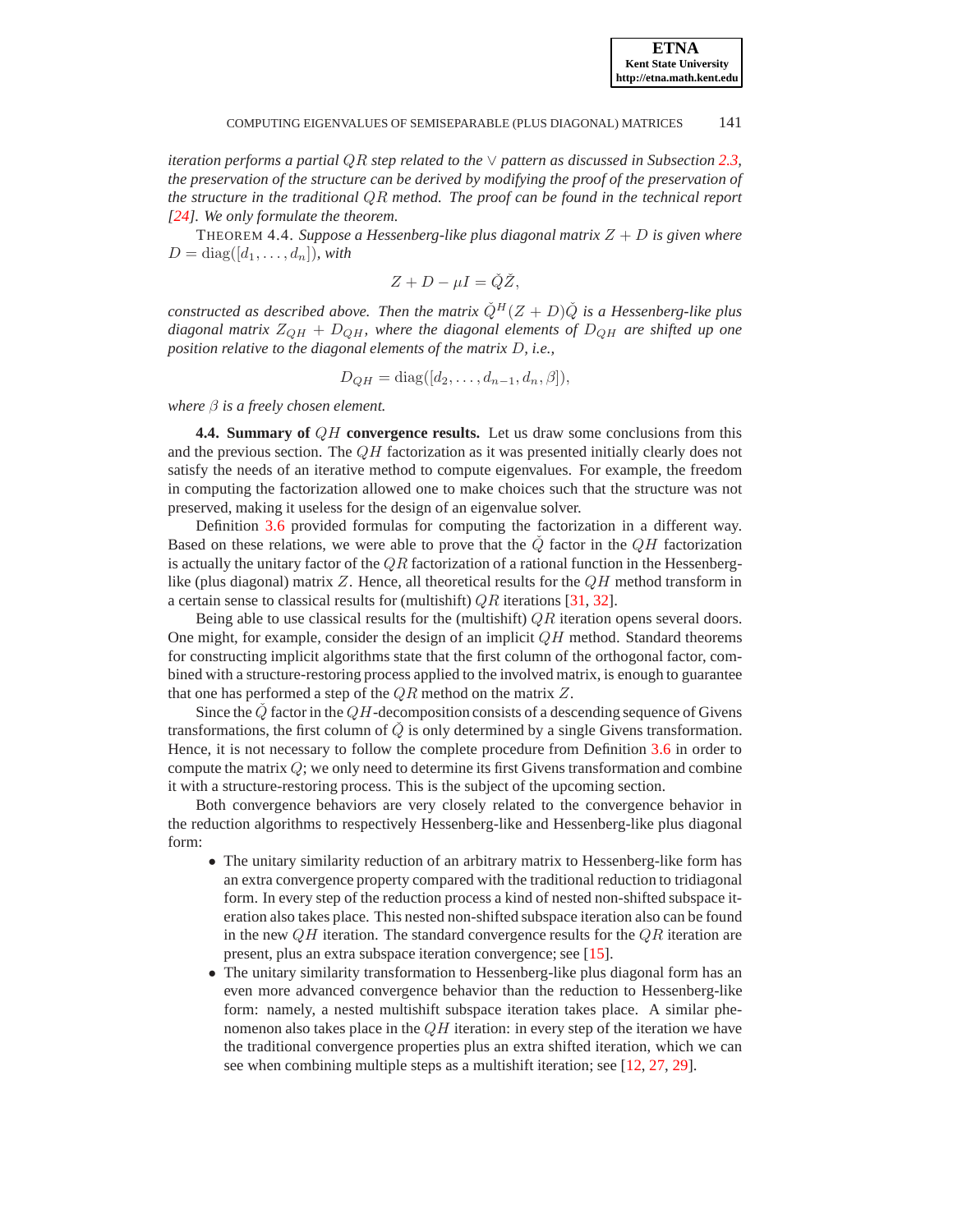**5. The implicit** QH **iteration for Hessenberg-like (plus diagonal) matrices.** Even though the presented theoretical results might seem complicated, the actual implementation is quite simple, even simpler than the implementation of the  $QR$  method.

In this section, we derive an implicit chasing technique for Hessenberg-like plus diagonal matrices. This approach is also valid in the special case of Hessenberg-like matrices, for which the diagonal matrix in the sum is zero.

**5.1. An implicit algorithm.** In this section, we design an implicit way of performing an iteration of the  $QH$  method on a Hessenberg-like plus diagonal matrix.

Based on the results above, we can compute the factorization

$$
Z + (D - \mu I) = \check{Q}\check{Z}.
$$

The matrix  $\dot{Q}$  is then used to perform a unitary similarity transformation on  $Z + D$ :

$$
Z_{QH} + D_{QH} = \check{Q}^H (Z + D)\check{Q}.
$$

The idea of the implicit method is to compute  $\check{Q}^H(Z + D)\check{Q}$  based on only the first column of  $\check{Q}$  and on the fact that the matrix  $Z_{QH} + D_{QH}$  satisfies some structural constraints. This approach is completely similar to the implicit  $QR$ -step for tridiagonal/Hessenberg matrices [\[13](#page-24-2), [14](#page-24-3)] (and also semiseparable matrices [\[20](#page-24-1)]).

Because  $\check{Q}^H = \check{G}_{n-1}^H \check{G}_{n-2}^H \dots \check{G}_1^H$  consists of a descending sequence of  $n-1$  Givens transformations, only the first Givens transformation  $\check{G}_1$  is needed to determine the first column of  $\check{Q}$ . This Givens transformation is applied to the matrix  $(Z + D)$ , disturbing the Hessenberg-like plus diagonal structure. The remaining  $n - 2$  Givens transformations are constructed to restore the structure of the Hessenberg-like matrix, and to obtain  $Z_{QH} + D_{QH}$ satisfying Theorem [4.4.](#page-15-0) After performing these transformations, we know, based on the implicit  $Q$ -theorems for Hessenberg-like (plus diagonal) matrices (see [\[1](#page-22-0), [12](#page-24-18), [19\]](#page-24-21)), that we have performed a step of the  $QH$  method in an implicit manner.

**5.2. Assumptions.** Before starting the construction of the implicit algorithm we need to assume some things about the Hessenberg-like (plus diagonal) matrix. In the Hessenberg case, one only assumes irreducibility, i.e., the matrix cannot be split up into several subblocks. Here we similarly assume the Hessenberg-like matrix to be irreducible (according to Definition [3.4\)](#page-10-1), and the diagonal minus shift matrix should not have zero elements.

**5.3. Computing the initial disturbing Givens transformations.** For the actual implementation, we assume the Hessenberg-like matrix  $Z$  to be represented by the Givens-vector representation. This can be seen as the  $QR$  factorization of the matrix  $Z = QR$ . We remind the reader that the matrix  $Q = G_{n-1}G_{n-2} \ldots G_1$  can be factored as a sequence of Givens transformations, where each Givens transformation  $G_i$  acts on two successive rows, i and  $i + 1$ . Graphically, this representation  $Z = QR$  is depicted as follows.

<span id="page-16-1"></span>➊ × × × × × ➋ × × × × ➌ × × × ➍ × × ➎ × 4 3 2 1 (5.1)

The Givens transformations in positions 1 to 4 make up the matrix  $Q$ , and the upper triangular matrix  $R$  is shown on the right.

We will now determine a Givens transformation acting on rows 1 and 2 of the matrix  $Z+D$  such that the strictly lower triangular rank structure of this matrix also includes the first

<span id="page-16-0"></span>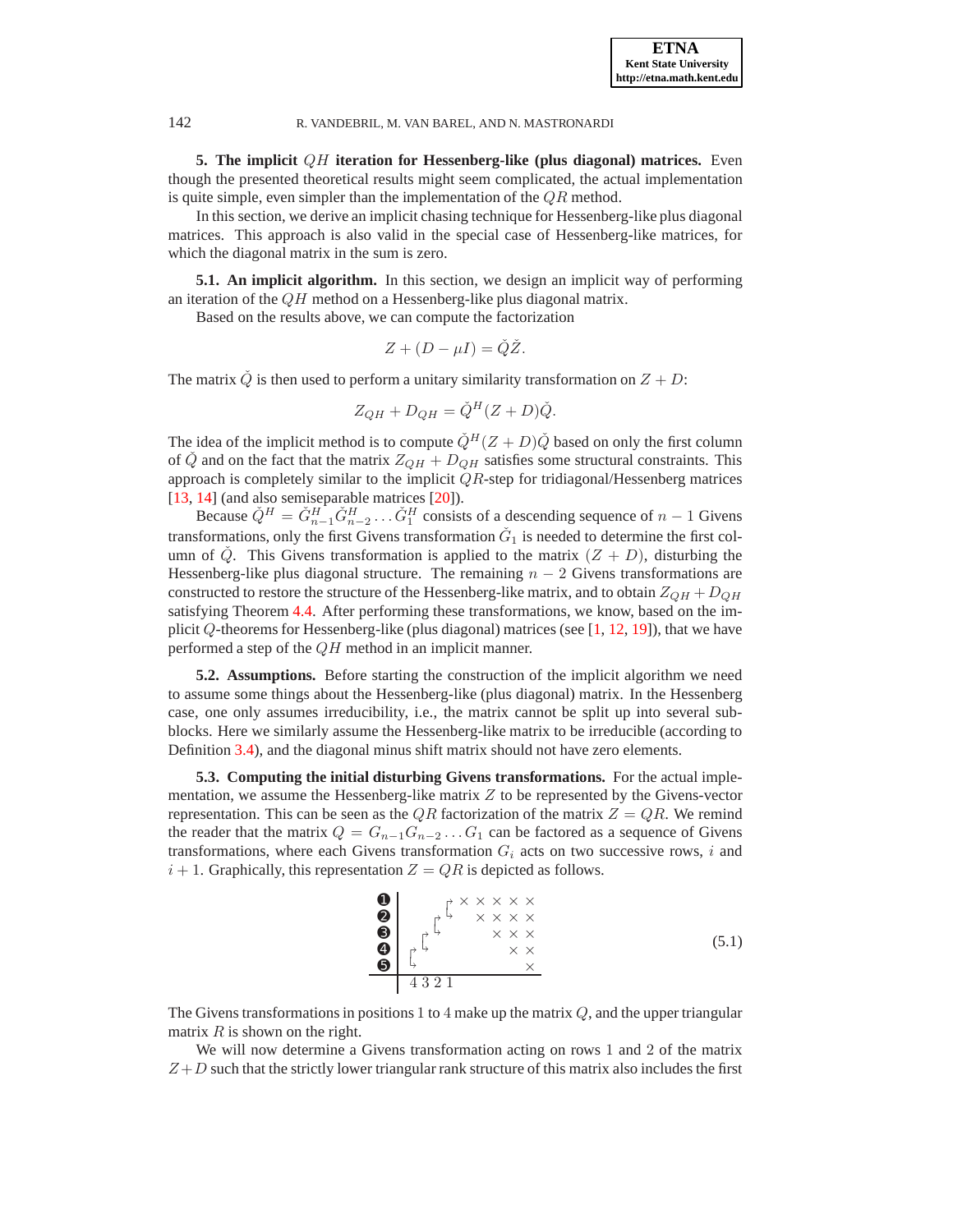and the second diagonal element. This is the first Givens transformation needed to compute the QH factorization.

We have

$$
Z + (D - \mu I) = QR + (D - \mu I) = Q (R + H),
$$

where  $H$  is a Hessenberg matrix. We now want to apply a sequence of descending Givens transformations to  $Z + (D - \mu I)$  so that we obtain a Hessenberg-like matrix Z.

Using the graphical representation we can represent  $Q(R + H)$  as follows, where the Givens transformations making up  $Q$  are shown on the left, and the Hessenberg matrix  $R+H$ is shown on the right.



The element marked by ⊗ should be annihilated, because we want to obtain a Givens-vector representation of a new Hessenberg-like matrix, namely  $\overline{Z}$ , as in Scheme [5.1.](#page-16-1) Removing this element by placing a new Givens transformation in position one, and applying the indicated fusion, gives us the following result.

$$
\begin{array}{c|c|c|c|c|c|c|c} \mathbf{0} & \text{if } \mathbf{X} \times \mathbf{X} \times \mathbf{X} & \mathbf{0} \\ \hline \mathbf{0} & \text{if } \mathbf{X} \times \mathbf{X} & \mathbf{X} \times \mathbf{X} & \mathbf{0} \\ \hline \mathbf{0} & \text{if } \mathbf{X} \times \mathbf{X} & \mathbf{X} \times \mathbf{X} & \mathbf{X} \times \mathbf{X} \\ \hline \mathbf{0} & \text{if } \mathbf{X} \times \mathbf{X} & \mathbf{X} \times \mathbf{X} & \mathbf{X} \times \mathbf{X} \times \mathbf{X} \\ \hline \mathbf{0} & \text{if } \mathbf{X} \times \mathbf{X} & \mathbf{X} \times \mathbf{X} & \mathbf{X} \times \mathbf{X} \times \mathbf{X} \\ \hline \mathbf{0} & \text{if } \mathbf{X} \times \mathbf{X} & \mathbf{X} \times \mathbf{X} & \mathbf{X} \times \mathbf{X} \times \mathbf{X} & \mathbf{X} \times \mathbf{X} \times \mathbf{X} \times \mathbf{X} \times \mathbf{X} \times \mathbf{X} \times \mathbf{X} \times \mathbf{X} \times \mathbf{X} \times \mathbf{X} \times \mathbf{X} \times \mathbf{X} \times \mathbf{X} \times \mathbf{X} \times \mathbf{X} \times \mathbf{X} \times \mathbf{X} \times \mathbf{X} \times \mathbf{X} \times \mathbf{X} \times \mathbf{X} \times \mathbf{X} \times \mathbf{X} \times \mathbf{X} \times \mathbf{X} \times \mathbf{X} \times \mathbf{X} \times \mathbf{X} \times \mathbf{X} \times \mathbf{X} \times \mathbf{X} \times \mathbf{X} \times \mathbf{X} \times \mathbf{X} \times \mathbf{X} \times \mathbf{X} \times \mathbf{X} \times \mathbf{X} \times \mathbf{X} \times \mathbf{X} \times \mathbf{X} \times \mathbf{X} \times \mathbf{X} \times \mathbf{X} \times \mathbf{X} \times \mathbf{X} \times \mathbf{X} \times \mathbf{X
$$

Annihilating the element marked in position  $(3, 2)$  by a Givens transformation and performing the shift-through operation at the indicated position, we obtain the following figure.

| 0<br>❷<br>❸<br>$\bullet$<br>$\boldsymbol{\Theta}$ | $\times$ $\times$ $\times$ $\times$ $\times$<br>$\rightarrow$ 0 $\times$ $\times$ $\times$ $\times$<br>$\rightarrow$<br>$0 \times$<br>$\times$ $\times$ $\times$<br>$\times$ $\times$ | ❶<br>❷<br>❸<br>❹<br>❺ | $\rightarrow$<br>↳<br>⇁<br>$\rightarrow$ | $A \times X \times X \times X$<br>$\sim 0 \times x \times x$<br>$0 \times \times \times$<br>$\times$ $\times$ $\times$<br>$\times~\times$ | ❷<br>ഒ<br>$\boldsymbol{\Omega}$<br>0 | ⇁<br>⇁ | $\rightarrow$ $\times$ $\times$ $\times$ $\times$<br>$\frac{1}{2}$ 0 x x x x<br>$0 \times \times \times$<br>$\times$ $\times$ $\times$<br>$\times~\times$ |
|---------------------------------------------------|---------------------------------------------------------------------------------------------------------------------------------------------------------------------------------------|-----------------------|------------------------------------------|-------------------------------------------------------------------------------------------------------------------------------------------|--------------------------------------|--------|-----------------------------------------------------------------------------------------------------------------------------------------------------------|
|                                                   |                                                                                                                                                                                       |                       | 54321                                    |                                                                                                                                           |                                      | 5432   |                                                                                                                                                           |

We remark that the rightmost figure still represents the original matrix  $Z + D - \mu I$ . Due to the rewriting of the matrix, we can, however, clearly see that performing the Hermitian conjugate of the Givens transformation in position 5 to the left of the matrix  $Z + D$  will give a Hessenberg-like structure in the upper left corner of this matrix. This is due to the fact that this upper left part is already represented in the Givens-vector representation.

Having calculated this Givens transformation, we can apply it as a similarity transformation to  $Z$ , and then, to complete the implicit chasing procedure, restore the structure of this matrix, never again interfering with the first column and row. In the following subsection, we illustrate how to restore the structure of this matrix based on an initial disturbing Givens transformation.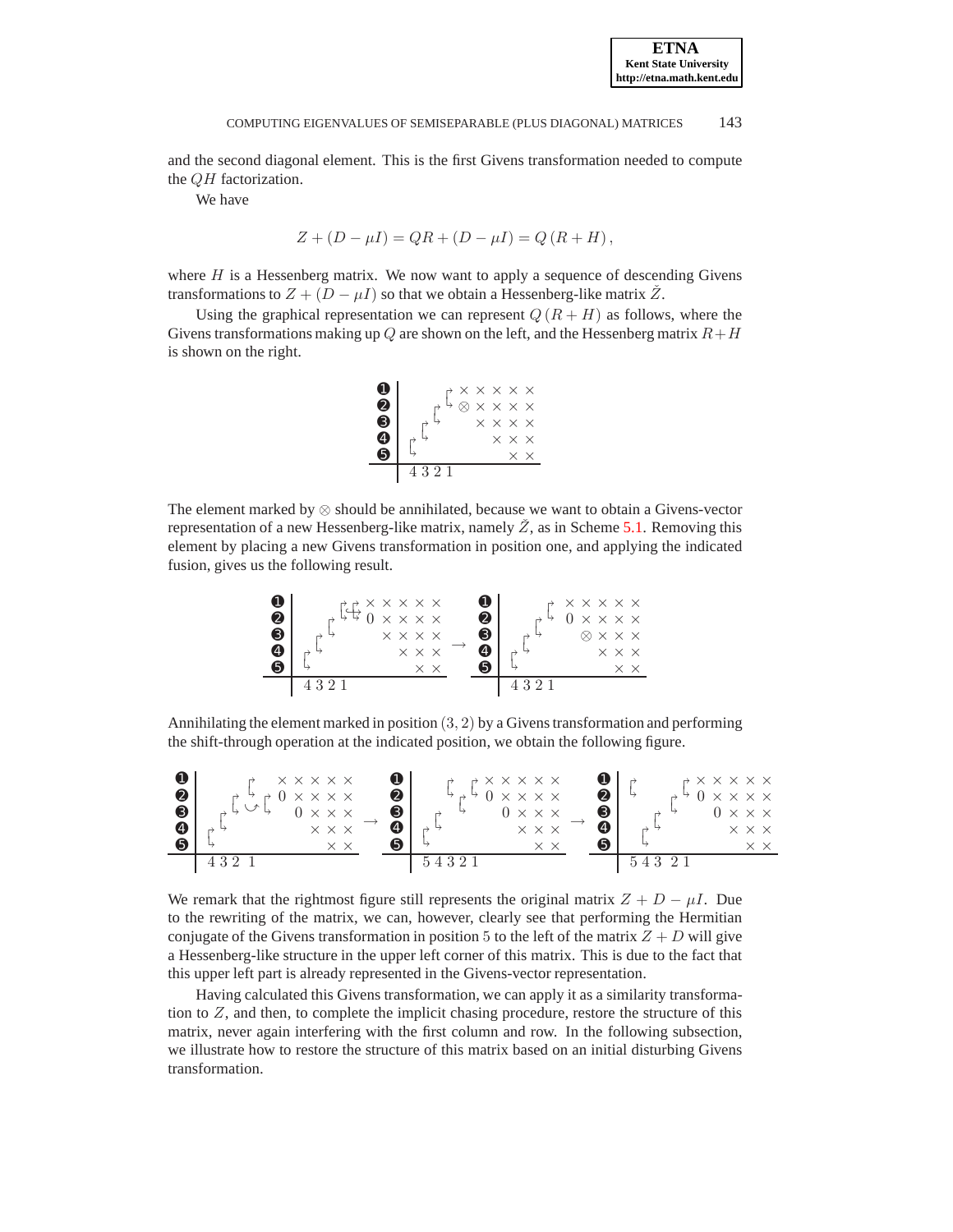**5.4. Restoring the structure.** We have a Hessenberg-like plus diagonal matrix  $Z + D$ in which  $D = \text{diag}([d_1, d_2, \dots, d_n])$ . We know that a step of the QH method results in a Hessenberg-like plus diagonal matrix  $Z_{QH} + D_{QH}$  in which  $D = diag([d_2, d_3, \ldots, d_n, \beta]).$ Assume in the following graphical schemes that all transformations are well-defined.

After computing the initial disturbing Givens transformation, we apply this transformation to  $Z + D$ . Before being able to perform the first transformation we need to rewrite our matrix  $Z + D = Z_1 + D_1$ , where  $Z_1$  is a Hessenberg-like matrix that differs from Z only in the upper left element, and where  $D_1 = \text{diag}([d_2, d_2, d_3, \dots, d_n])$ . Applying the similarity transformation gives us  $\check{G}_1^H(Z_1 + D_1)\check{G}_1 = \check{G}_1^H Z_1 \check{G}_1 + D_1$ . The diagonal  $D_1$  does not change, because the Givens transformation acts on the first two rows and columns, and the diagonal elements in these positions are both equal to  $d_2$ . Our matrix  $Z_1$  can be represented as in Scheme [5.1.](#page-16-1) After applying the disturbing transformation, this scheme also is disturbed. Then we try to obtain again Scheme [5.1](#page-16-1) by applying similarity transformations that do not further affect the first column and row of the matrix.

In the following figures, we do not show the diagonal, but only the effect of the similarity transformation  $\check{G}_1$  acting on the matrix  $Z_1$ . For simplicity, we assume our matrix to be of size  $5 \times 5$ . Let us write  $\tilde{Z}_2 = \tilde{G}_1^H Z_1 \tilde{G}_1$ .

| O<br>❷<br>❸ | $A \times X \times X \times X$<br>$4 \otimes x \times x \times x$ | $\times$ $\times$ $\times$ | ❷<br>❸ |        | $\rightarrow$ $\times$ $\times$ $\times$ $\times$<br>$X$ $X$ $X$ $X$<br>$\times$ $\times$ $\times$ |
|-------------|-------------------------------------------------------------------|----------------------------|--------|--------|----------------------------------------------------------------------------------------------------|
| ❹<br>❺      |                                                                   | $\times$ $\times$          | A<br>6 |        | $\times$ $\times$                                                                                  |
|             | 54321                                                             |                            |        | 654321 |                                                                                                    |

The transformation  $\check{G}_1$  applied on the right creates the bulge, marked by  $\otimes$  in position  $(2, 1)$ , whereas the Givens transformation  $\check{G}_1^H$  applied on the left can be found in position 5. The bulge marked by  $\otimes$  can be annihilated by a Givens transformation as depicted above.

In the following figure, we have combined the Givens transformations in position 1 and 2, by a fusion. We have moved the transformation from position 6 to position 3, and we depicted where to apply the shift-through lemma. The right figure shows the result after applying the shift-through lemma and after creating the bulge, marked with ⊗.

| $\mathbf 0$<br>❷<br>❸<br>$\boldsymbol{\omega}$<br>0 | ⇁   | $\rightarrow \land \rightarrow \times \times \times \times \times$<br>$\times$ $\times$ $\times$ $\times$<br>$\times$ $\times$ $\times$<br>$\times$ $\times$ | o<br>❷<br>❸<br>Ω<br>6 | $\rightarrow$<br>⇁ | $X$ $X$ $X$ $X$ $X$<br>$X$ $X$ $X$ $X$<br>$\times$ $\times$ $\times$<br>$\times$ $\times$ | a<br>0<br>❸<br>Ω<br>6 | ⇁<br>↛ | $\rightarrow$ $\times$ $\times$ $\times$ $\times$<br>$X$ $X$ $X$ $X$<br>$\otimes$ $\times$ $\times$ $\times$<br>$\times$ $\times$ |
|-----------------------------------------------------|-----|--------------------------------------------------------------------------------------------------------------------------------------------------------------|-----------------------|--------------------|-------------------------------------------------------------------------------------------|-----------------------|--------|-----------------------------------------------------------------------------------------------------------------------------------|
|                                                     | 432 |                                                                                                                                                              |                       | 54321              |                                                                                           |                       |        |                                                                                                                                   |

We remark once more that the above rearrangements of the Givens transformations did not affect the diagonal matrix  $D_1$ . To continue further, we need deal again with  $D_1$ .

The next similarity Givens transformation acts on columns and rows 2 and 3. To perform the procedure, we first change the diagonal matrix  $D_1 = \text{diag}([d_2, d_2, d_3, \dots, d_n])$  into  $D_2 =$  $diag([d_2, d_3, d_3, \ldots, d_n])$ . This change in the diagonal  $\tilde{D}_2$  with  $D_1 = D_2 + \tilde{D}_2$ , and  $\tilde{D}_2 =$  $diag([0, d_2 - d_3, 0, \ldots, 0])$  needs to be incorporated in the scheme above, in the rightmost figure, namely matrix  $Z_2$ . To incorporate the matrix  $\tilde{D}_2$  into  $\tilde{Z}_2$ , we use the factorization of the matrix  $\tilde{Z}_2 = U_2 S_2$  depicted in the rightmost scheme above, where  $U_2$  depicts the combination of the Givens transformations in positions 1 to 4 and  $S_2$  is the upper triangular matrix with the bulge on the right. We obtain that the matrix  $\tilde{D}_2 = U_2 U_2^H \tilde{D}_2 = U_2 (U_2^H \tilde{D}_2)$ equals the following scheme. The Givens transformations in positions 1 to 4 coincide with  $U_2$  and the sparse matrix on the right equals  $(U_2^H \tilde{D}_2)$ .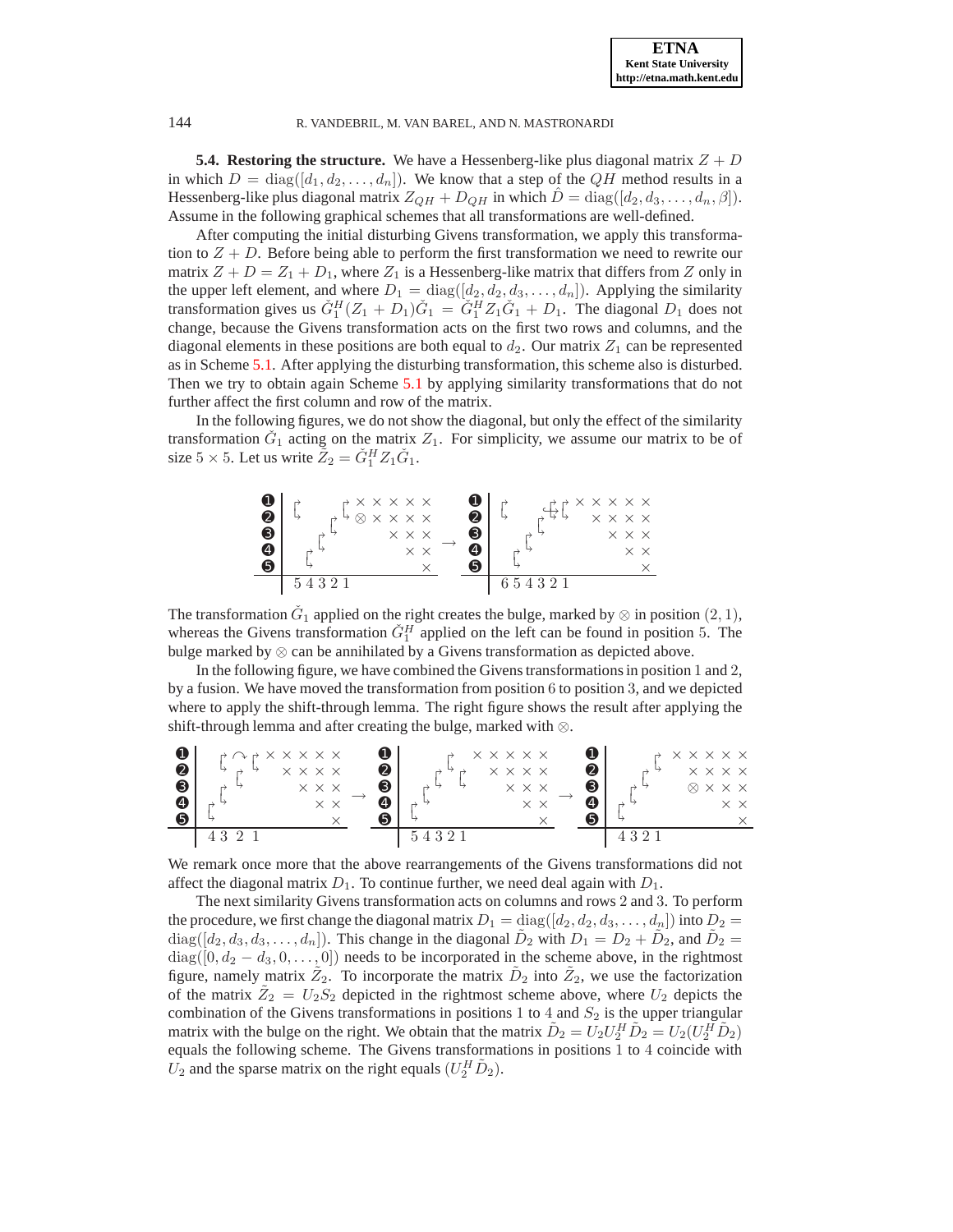

Rewriting all of this into formulas, we obtain

$$
\check{G}_1^H (Z_1 + D_1) \check{G}_1 = \check{G}_1^H Z_1 \check{G}_1 + D_1
$$
  
=  $\tilde{Z}_2 + D_1$   
=  $\tilde{Z}_2 + \tilde{D}_2 + D_2$   
=  $U_2 S_2 + U_2 (U_2^H \tilde{D}_2) + D_2$   
=  $U_2 (S_2 + U_2^H \tilde{D}_2) + D_2$   
=  $Z_2 + D_2$ .

It is important that  $\tilde{Z}_2$  and  $Z_2$  are factored by the same matrix  $U_2$ , and moreover that they have the bulge in exactly the same position. Hence, we can proceed with a similar scheme to the one above, where we now work with  $Z_2$  instead of  $\tilde{Z}_2$ .



The new scheme looks similar to the one above, but a few elements, including the bulge, have changed.

To continue the implicit procedure, we want to remove the bulge in position (3, 2). In order to do so, we choose a Givens transformation  $\check{G}_2$  acting on column 2 and 3, which will remove the bulge. Performing this Givens transformation as a similarity transformation on the matrix  $Z_2 + D_2$ , we obtain

$$
\check{G}_2^H (Z_2 + D_2) \check{G}_2 = \check{G}_2^H Z_2 \check{G}_2 + D_2 \n= \tilde{Z}_3 + D_2.
$$

The diagonal  $D_2$  remains unchanged, as the diagonal elements on the second and third positions are equal to each other.

The similarity transformation on  $Z_2$  is schematically depicted as follows:



We see that we have now created a new bulge in position  $(4, 3)$ . A similar technique can now be applied to change the diagonal  $D_2$  to  $D_3$  and to transform  $\tilde{Z}_3$  into  $Z_3$ . Since the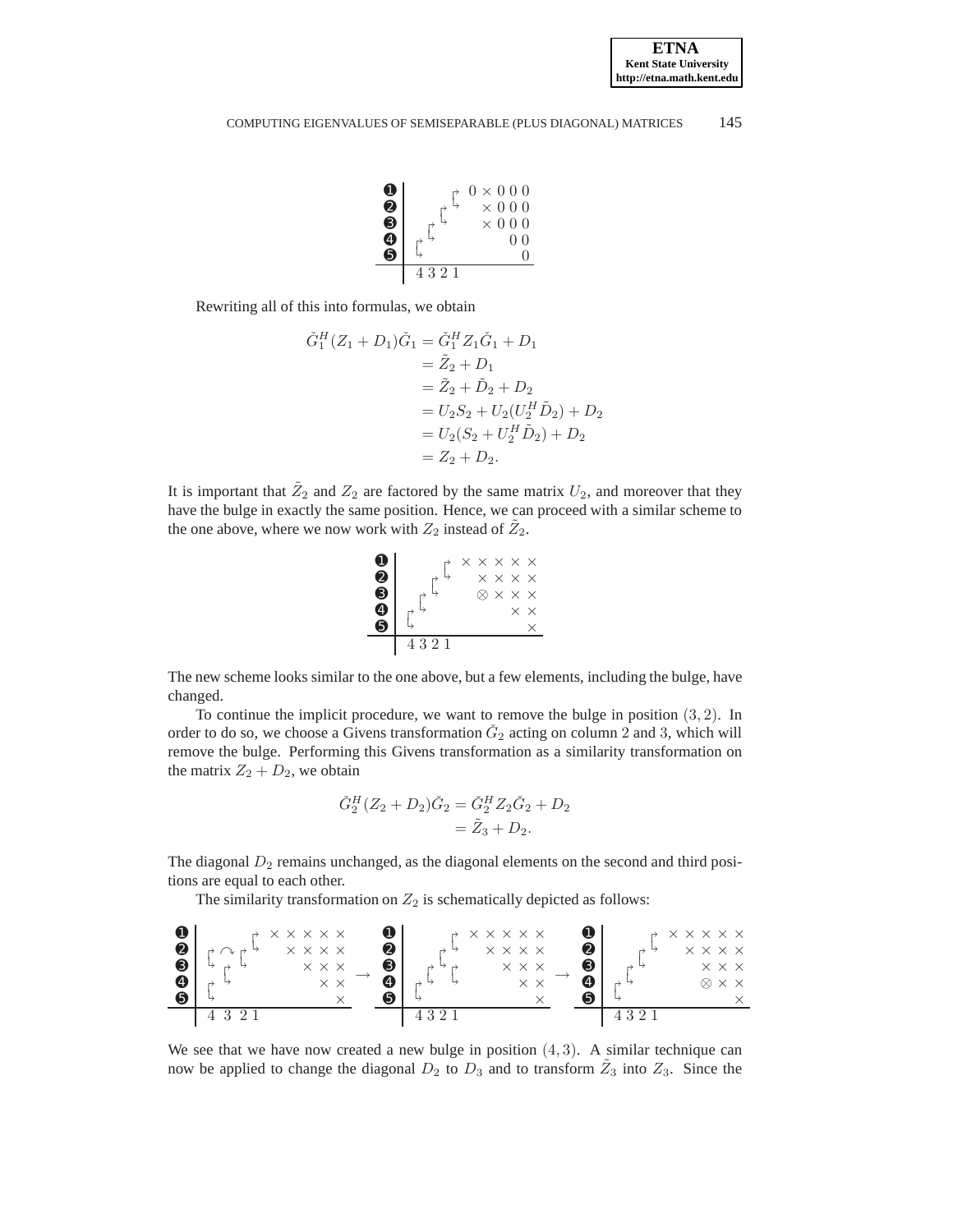upper triangular parts of the involved matrices are dense, such a chasing step involves  $\mathcal{O}(n)$ operations, leading to a global complexity of  $\mathcal{O}(n^2)$  for performing one step of the shifted QH method.

We will show only the final step. Assume we have our matrix  $Z_4$  in the following form.



We choose the similarity Givens transformation  $\tilde{G}_4$  to annihilate the element in position (5, 4). Applying this transformation results in the lower left figure. Now, instead of applying the shift-through lemma, we only need to combine the Givens transformations in position 4 and 5, resulting in a Hessenberg-like matrix as we wanted. Moreover, we immediately have the new representation of this Hessenberg-like matrix, and therefore we can immediately perform a new step of the iteration.



The resulting diagonal is  $D_5 = \text{diag}([d_2, d_3, \dots, d_n, \beta])$ , where  $\beta$  is freely chosen.

Based on the implicit Q-theorems, we know that we have now implicitly performed a step of the shifted QH method.

<span id="page-20-0"></span>**6. The** QR **iteration on Hessenberg matrices is a disguised** QH **iteration.** In the previous part of the paper, we constructed a  $QH$  factorization to make the  $QH$  method suitable for Hessenberg-like and Hessenberg-like plus diagonal matrices. Let us now compute the QH factorization of a Hessenberg matrix, based on a sequence of descending Givens transformations. We remark that the strictly lower triangular part of a Hessenberg matrix already has semiseparability rank 1. Hence, the descending sequence of Givens transformations is constructed in such a way as to expand the strictly lower triangular rank structure to include the diagonal. Let us first consider the structure of the Givens transformations involved.

COROLLARY 6.1. Suppose the row  $[e, f]$  and the following  $2 \times 2$  matrix are given

$$
A = \left[ \begin{array}{cc} a & b \\ c & d \end{array} \right].
$$

*Then there exists a Givens transformation*

<span id="page-20-1"></span>
$$
G = \frac{1}{\sqrt{1+t^2}} \begin{bmatrix} \bar{t} & -1 \\ 1 & t \end{bmatrix},
$$
\n(6.1)

*such that the second row of the matrix*  $G<sup>H</sup>A$ *, and the row* [e, f] *are linearly dependent. The value of* t *in the Givens transformation* G *as in* [\(6.1\)](#page-20-1)*, is defined as*

$$
t = \frac{af - be}{cf - de},
$$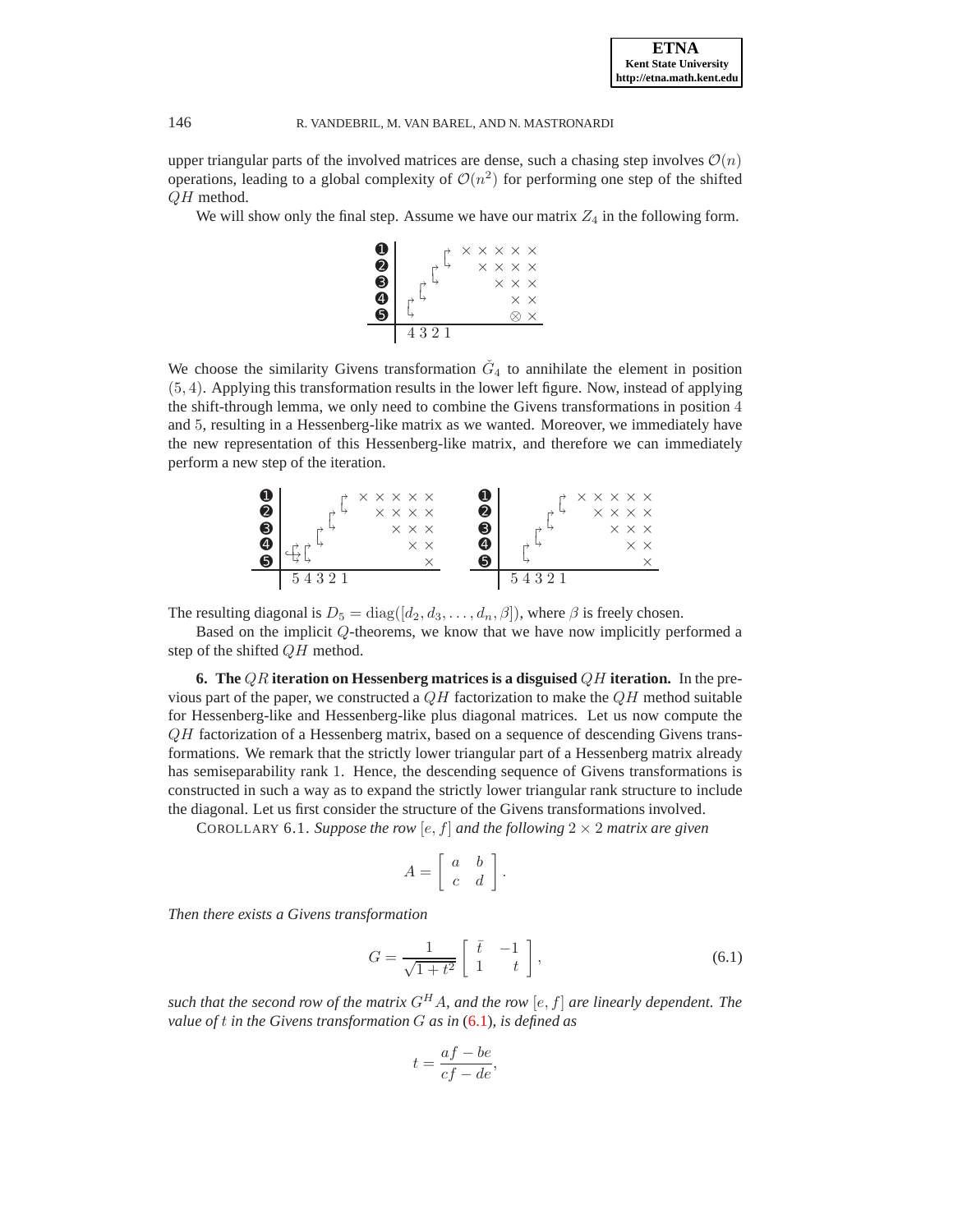*under the assumption that*  $cf - de \neq 0$ ; *otherwise, one may choose*  $G = I_2$ .

*Proof.* The proof involves straightforward computations.  $\square$ 

Hence, we want to apply a sequence of Givens transformations to the Hessenberg matrix  $H$  to obtain the  $QH$  factorization. Denote the diagonal elements of the Hessenberg matrix as  $[a_1, \ldots, a_n]$  and the subdiagonal elements as  $[b_1, \ldots, b_{n-1}]$ . The first Givens transformation acts on rows 1 and 2 and only the first two columns are important, and so, as in the corollary, we consider the matrix

$$
A = \left[ \begin{array}{cc} a_1 & h_{1,2} \\ b_1 & a_2 \end{array} \right],\tag{6.2}
$$

and we want to make the last row dependent of  $[0, b<sub>2</sub>]$ . A Givens transformation with t defined as  $t = \frac{a_1b_2}{b_1b_2} = \frac{a_1}{b_1}$ , is found (assuming  $b_1$  and  $b_2$  to be different from zero). Computing the product  $G^H A$  gives us

$$
G^H A = \frac{1}{\sqrt{1+t^2}} \left[ \begin{array}{cc} \bar{t} & 1 \\ -1 & t \end{array} \right], \left[ \begin{array}{cc} a_1 & b_1 \\ b_1 & a_2 \end{array} \right], = \left[ \begin{array}{cc} \times & \times \\ 0 & \times \end{array} \right].
$$

One can continue this process, and as a result we obtain

$$
H = \check{Q}\check{Z} = QR.
$$

The Hessenberg-like matrix  $\check{Z}$  becomes an upper triangular matrix. Hence, in this case, the  $QH$  factorization coincides with the traditional  $QR$  factorization, and therefore the  $QR$ algorithm for Hessenberg (as well as tridiagonal) matrices also fits into this framework in a certain sense. Better, one can see the  $QH$  method as an extension of the traditional  $QR$ method.

<span id="page-21-0"></span>**7. Numerical experiments.** In this section, we illustrate the speed and accuracy of the proposed method by various numerical experiments.

**7.1. Comparison with the traditional** QR **method for symmetric semiseparable matrices.** In the following experiment, we constructed arbitrary symmetric semiseparable matrices and computed their eigenvalues via the traditional  $QR$  method for semiseparable matrices (the implementation from [\[23](#page-24-22)] was used). These eigenvalues were compared with those computed by the algorithm described in this paper. Both sets of eigenvalues were compared with the eigenvalues computed by the MATLAB routine eig. The following relative error norm was used: denote the vectors containing the eigenvalues as  $\Lambda$ ,  $\Lambda_{OH}$ , and  $\Lambda_{OR}$  for respectively eig, the  $QH$ , and the  $QR$  method. The plotted error value, shown in Figure [7.1,](#page-22-1) equals

$$
\frac{\|\Lambda - \Lambda_{QH}\|}{\|\Lambda\|} \text{ and } \frac{\|\Lambda - \Lambda_{QR}\|}{\|\Lambda\|},
$$

for both methods. Five experiments were performed, and the line denotes the average accuracy of all five experiments combined. The x-axis denotes the problem sizes, ranging from 100 to 700 in steps of size 50. The cut-off criterion was chosen equal to 10<sup>-8</sup>. In Figures [7.1](#page-22-1) and [7.2](#page-22-2) circles denote the results of individual experiments of the  $QR$  iteration, whereas stars denote the results for the QH iteration.

Figure [7.2](#page-22-2) shows the average number of iterations and the CPU times (in seconds) for both methods. We see that the new method needs, on average, fewer iterations than the  $QR$ method.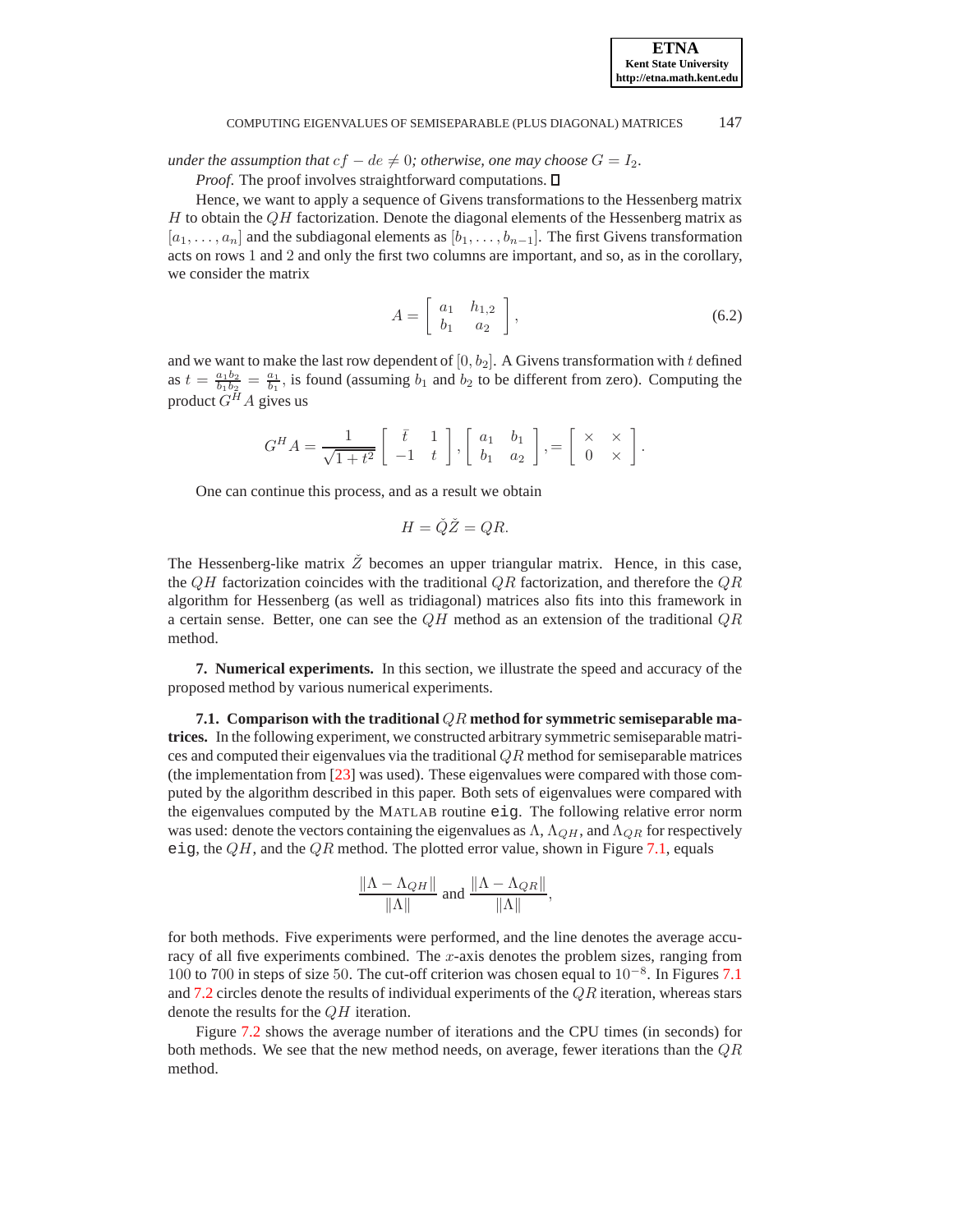

<span id="page-22-1"></span>FIGURE 7.1. *Accuracy comparison.*



<span id="page-22-2"></span>FIGURE 7.2. *CPU times (left) and iteration count (right).*

**7.2. Comparison with nonsymmetric complex matrices.** In this section, we describe the results of a similar experiment to the one described above, but for complex, not necessarily symmetric, matrices. The examples range from 100 to 700 in steps of size 50, and the cut-off criterion is set to  $10^{-14}$  now.

Figure [7.3](#page-23-7) compares the accuracy of the  $QR$  and  $QH$  methods, and Figure [7.4](#page-23-8) shows the average number of iterations and the CPU times (in seconds) for both methods. We see that the new method needs on average much fewer iterations than the QR method.

**8. Conclusions.** In this paper, we proposed a new method for computing the eigenvalues of Hessenberg-like and Hessenberg-like plus diagonal. The complexity of the methods is half that of the traditional  $QR$  methods. Moreover, the new iteration converges in fewer steps than the corresponding  $QR$  method.

#### REFERENCES

<span id="page-22-0"></span>[1] R. BEVILACQUA AND G. M. DEL CORSO, *Structural properties of matrix unitary reduction to semiseparable form*, Calcolo, 41 (2004), pp. 177–202.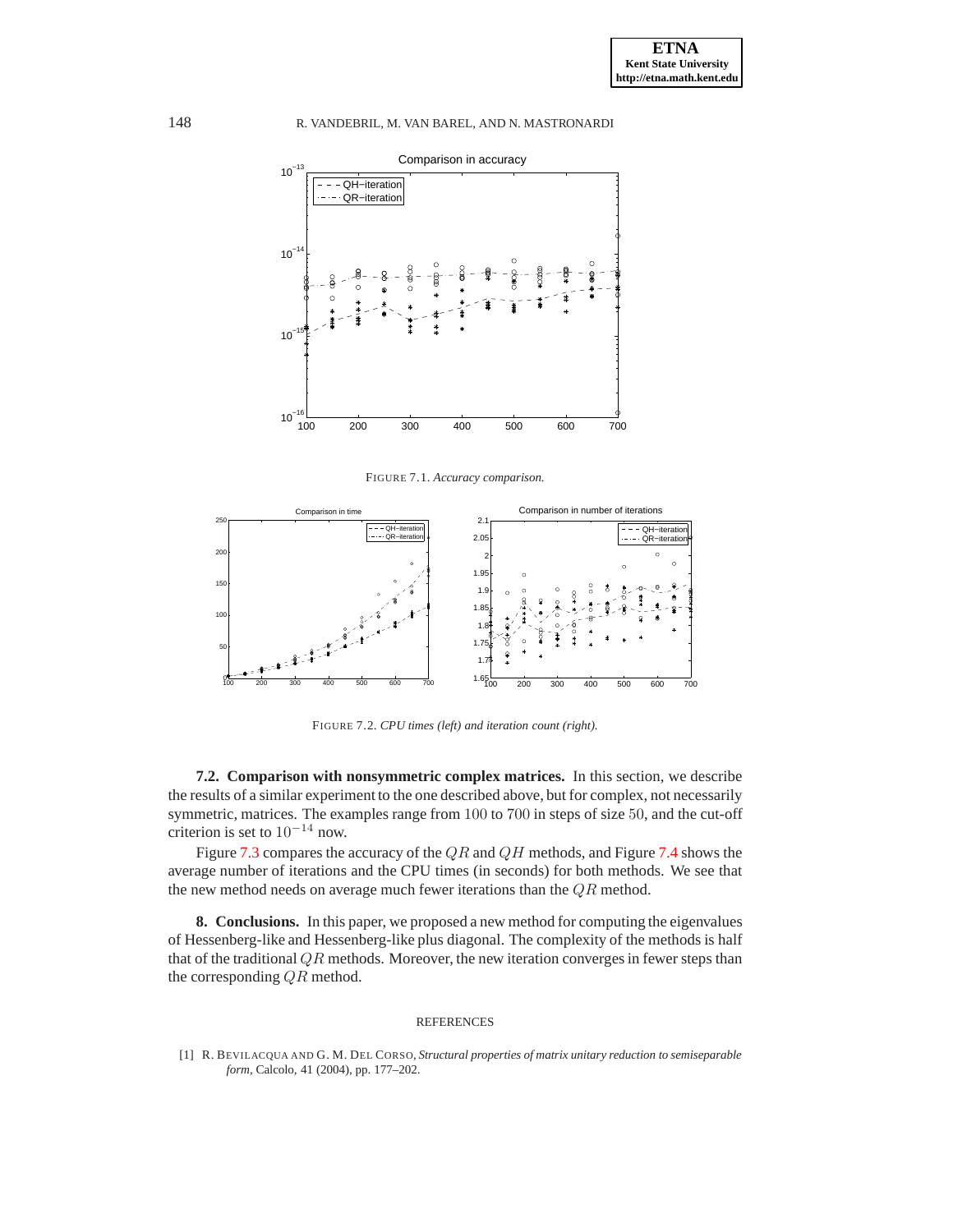



<span id="page-23-7"></span>FIGURE 7.3. *Accuracy comparison.*



<span id="page-23-8"></span>FIGURE 7.4. *CPU times (left) and iteration count (right).*

- <span id="page-23-0"></span>[2] D. BINDEL, S. CHANDRASEKARAN, J. W. DEMMEL, D. GARMIRE, AND M. GU, *A fast and stable nonsymmetric eigensolver for certain structured matrices*, tech. rep., Department of Computer Science, University of California, Berkeley, California, USA, May 2005.
- <span id="page-23-6"></span>[3] D. BINDEL, J. W. DEMMEL, W. KAHAN, AND O. A. MARQUES, *On computing Givens rotations reliably and efficiently*, ACM Trans. Math. Software, 28 (2002), pp. 206–238.
- <span id="page-23-1"></span>[4] D. A. BINI, F. DADDI, AND L. GEMIGNANI, *On the shifted* QR *iteration applied to companion matrices*, Electron. Trans. Numer. Anal., 18 (2004), pp. 137–152.
- [5] D. A. BINI, Y. EIDELMAN, L. GEMIGNANI, AND I. C. GOHBERG, *Fast QR eigenvalue algorithms for Hessenberg matrices which are rank-one perturbations of unitary matrices*, SIAM J. Matrix Anal. Appl., 29 (2007), pp. 566–585.
- [6] D. A. BINI, L. GEMIGNANI, AND V. Y. PAN, *Fast and stable* QR *eigenvalue algorithms for generalized companion matrices and secular equations*, Numer. Math., 100 (2005), pp. 373–408.
- <span id="page-23-2"></span>[7] S. DELVAUX AND M. VAN BAREL, *The explicit QR-algorithm for rank structured matrices*, Tech. Rep. TW459, Department of Computer Science, Katholieke Universiteit Leuven, Celestijnenlaan 200A, 3000 Leuven (Heverlee), Belgium, May 2006.
- <span id="page-23-3"></span>[8]  $\longrightarrow$ , *A Givens-weight representation for rank structured matrices*, Tech. Rep. TW453, Department of Computer Science, Katholieke Universiteit Leuven, Celestijnenlaan 200A, 3000 Leuven (Heverlee), Belgium, Mar. 2006. (To appear in SIMAX).
- <span id="page-23-4"></span>[9] , *A* QR*-based solver for rank structured matrices*, SIAM J. Matrix Anal. Appl., 30 (2008), pp. 464– 490.
- <span id="page-23-5"></span>[10] Y. EIDELMAN AND I. C. GOHBERG, *A modification of the Dewilde-van der Veen method for inversion of*